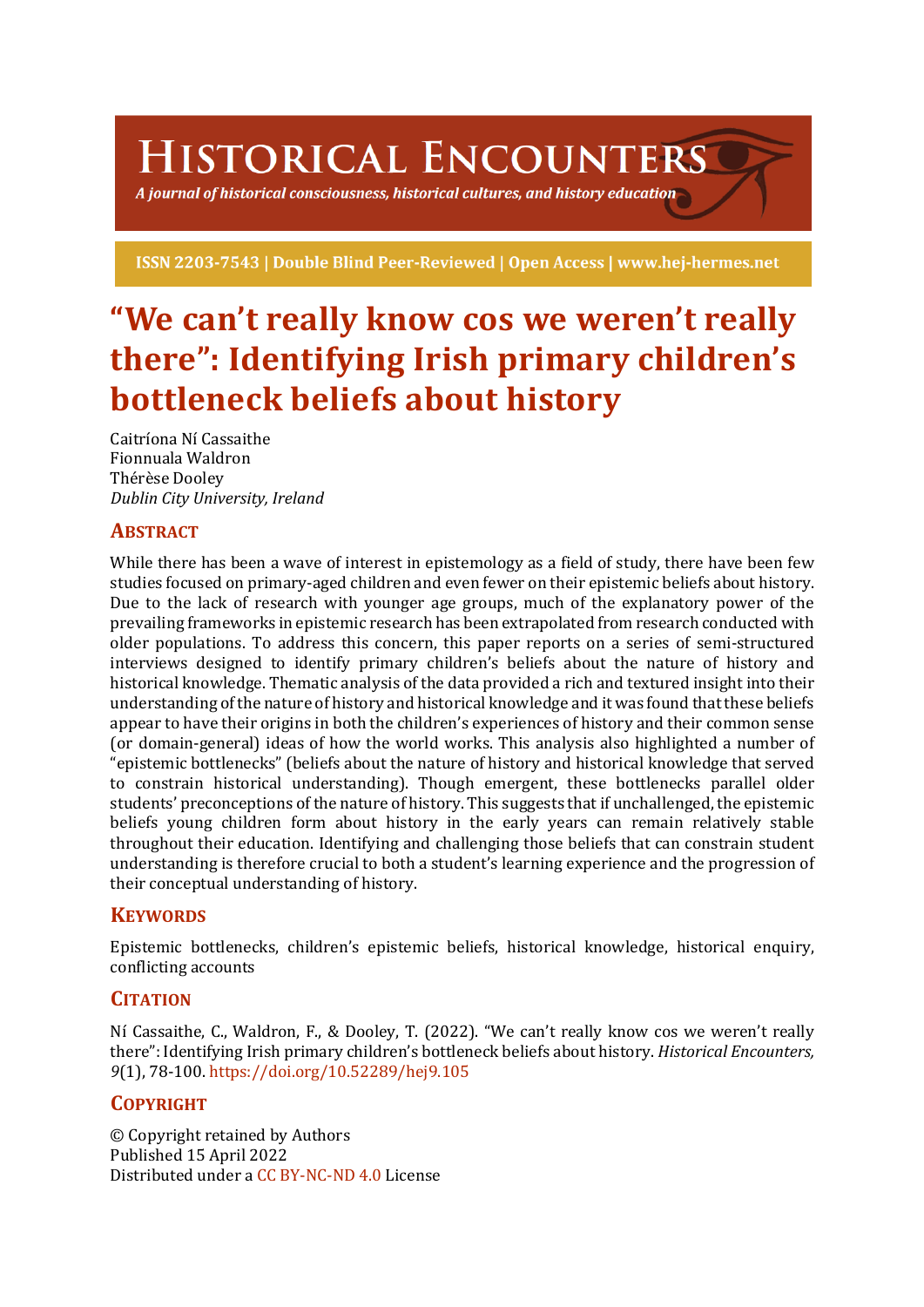## **Introduction**

Frequently, public discourse claims that young people today do not know any history, citing lack of content knowledge as proof of this (see: Lee & Ashby, 2000; Lowenthal, 1998; Wineburg, 2001); however, as Foster, Ashby and Lee (2008) argue, recall of discrete content items is a poor indicator of historical understanding. In addition to content knowledge, students also need a conceptual understanding of the disciplinary features of the subject. Central to this understanding is an epistemic awareness of how knowledge of the past is constructed, adjudicated and arbitrated (Lee, 1991; Counsell, 2018). The turn towards this interpretative view of historical knowledge has resulted in a move away from approaches to the teaching of history that focus on the transmission of content and towards approaches which develop both content knowledge and disciplinary ways of historical understanding.

Influenced by the revolutions in cognitive and social theories, historical thinking emerged as a conceptual construct which places emphasis on developing in students the epistemological and heuristic skills that are characteristic of an interpretative approach to studying the past (Wineburg, 2001; Lee, 2005). While there are a number of definitions of the term 'historical thinking', most concur that it entails an emphasis on cultivating student competencies in the disciplinary processes of historical work. Thinking historically, however, demands a particular epistemic stance, a stance that requires an appreciation of the complex and multi-layered nature of historical knowledge. Such an approach to the teaching of history, therefore, necessitates a pedagogy that is informed by the epistemological structure of the discipline, and though there may be some contestation around what that might be, one core idea is the centrality of the role of evidence in the construction of historical knowledge.

Historical enquiry is a pedagogical approach to the teaching of history that allows for the generation of such knowledge. Engaging in the process of historical enquiry allows the student to both ask and answer historical questions, interrogate the integrity of evidence, engage with multiple perspectives, construct or deconstruct historical narratives and create their own understandings of the past (Barton & Levstik, 2004). History, when conceptualised as an act of enquiry, requires students to not only search for and construct new knowledge but also to determine its veracity. This requirement to judge the credibility of information connects the study of history to one of the oldest philosophical disciplines in the Western tradition i.e. epistemology. Epistemology studies the nature of truth and how we acquire, understand and validate knowledge (VanSledright & Maggioni, 2016) and an increasing body of research argues that epistemic cognition plays an influential role, not only in teaching and learning, but also in everyday interactions with new information (Hofer, 2016).

Yet while some epistemic beliefs can support an understanding of the intricate relationship between evidence and historical knowledge through cumulative and recursive processes of historical enquiry, others can act as "epistemic bottlenecks" (Ní Cassaithe, 2020; see also Middendorf & Pace, 2004) that, just like bottlenecks on a roadway, are impediments towards developing deeper understanding. If educators are to support progression in historical thinking and understanding, they need to be aware of these bottlenecks and actively challenge them in their teaching.

#### Young children's epistemic beliefs about history

The beliefs an individual holds about knowledge and knowing have been the focus of a growing body of work on epistemology; however, despite this interest, few studies have concerned children. In fact, some experts query if children can hold beliefs about knowledge and knowing while others accept the construct but question the ability of children to verbalise such abstract ideas (see Moschner, Anschuetz, Wernke & Wagener, 2008). Though limited, there are studies in history education that, while not explicitly focused on epistemic beliefs, provide insights into young children's ideas about history and historical knowledge. One such example is the CHATA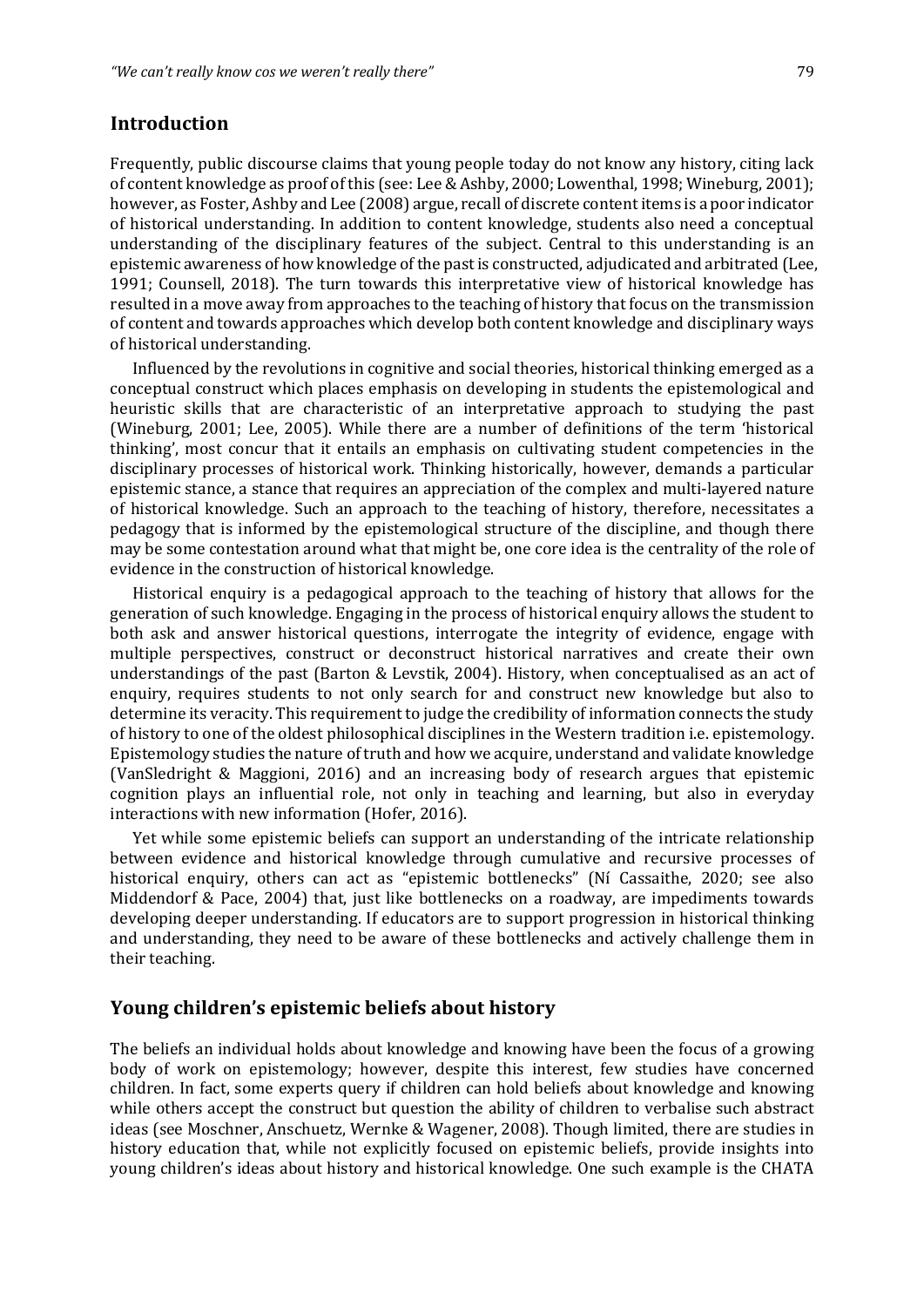(Concepts of History and Teaching Approaches) project in the UK that sought to map the development of students' ideas about history (Lee & Ashby, 2000). While the project concentrated primarily on 7-14 year olds' ideas about historical accounts and interpretations, it also found that the ideas children have about the nature and justification of historical knowledge play a large part in their learning experiences and can contribute towards their own personal theory of history. Though this six-stage model appears to chart a developmental trajectory moving from objective to more sophisticated levels of thinking, the researchers discovered that children's ideas fluctuated and that some seven-year-old children responded to questions at a higher level than some 14-year-olds. According to the CHATA model (Lee & Shemilt, 2004), students hold a number of epistemological assumptions on the nature of history. Students can view accounts of the past:

- **as given** the past is treated as if it were the present, accounts are treated as stories that are just 'out there' and competing accounts are just different ways of saying the same thing.
- **as inaccessible** accounts are not accurate because people in the present were not there to witness the event when it happened and so conflicting accounts are a matter of opinion.
- **as determining stories** because stories about the past are fixed; if the facts are known, then there is just one true account and conflicts in accounts are due to gaps in information or mistakes.
- **as reported in a biased way** accounts are copies of the past that can be distorted for ulterior motives.
- **as selected from a particular viewpoint** accounts are not copies of the past because stories are written from the author's position, perspective and selection
- **as re-constructed in answer to questions in accordance with criteria** because accounts of the past cannot be complete and are created to address particular questions

These findings have been complemented by other studies that give an understanding of primaryaged children's perceptions of history and historical knowledge. A number of these have highlighted a tendency amongst children to view history as a fixed tale or to conflate history and the past (VanSledright, 2014; 2010). For example, Waldron (2003) found that Irish primary children frequently equated the past with history; however, she also concluded that they often held an emergent understanding of the discipline as a field of study that was shaped by their experiences both inside and outside the history classroom. Barton (2008) also emphasised the importance of formal and informal sources in shaping students' understanding of history; however, he noted that, though knowledgeable about historical content, most students at primary level did not understand how historical accounts are formed nor did they appear to have considered the origin of historical knowledge. When engaged with conflicting historical sources, he found that few children understood the evidentiary basis of historical accounts and acted as if knowledge of the past existed independently of the historical evidence. His study of American primary children's understanding of historical evidence showed that when pressed to explain how people in the present know what happened in the past, the majority of students struggled to connect examining historical evidence with the creation of historical knowledge. They also tended to view historical knowledge as either based on handed-down stories or derived from authoritative, canonical books that provide a definitive account of the past (Barton, 1997). Though not situated in the field of epistemic cognition, these studies draw attention to some of the epistemic difficulties students can encounter when thinking historically. In particular, they highlight the importance of providing experiences to challenge the preconceptions they hold about the nature of history and historical knowledge in the history classroom.

## **Conceptual framework**

Influenced by Perry (1970), Kuhn, Cheney and Weinstock (2000) put forward a domain-general three-stage model of epistemic understanding. An Absolutist stance holds that knowledge is objective, derived from the external world and certain; Absolutists view knowledge as an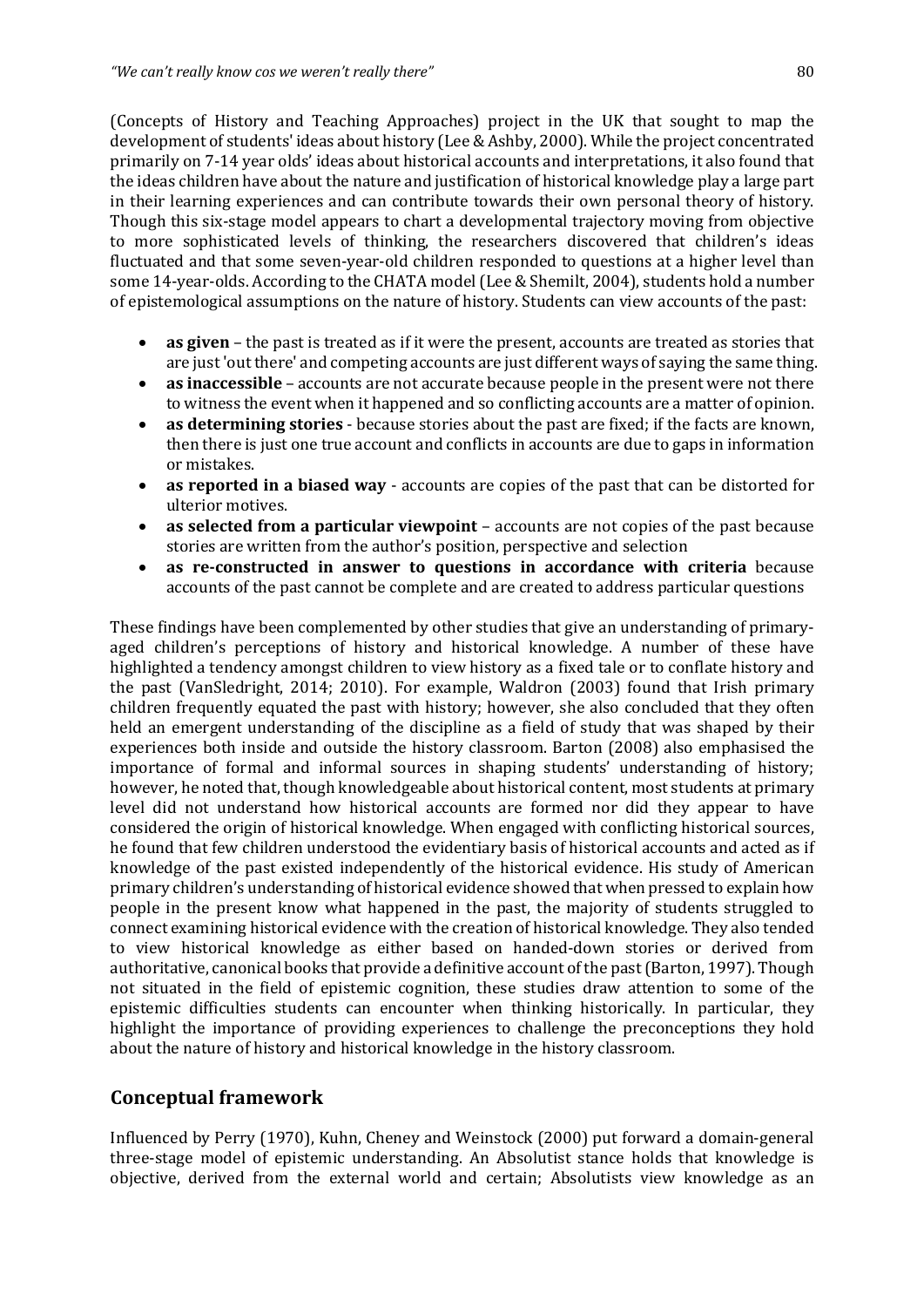accumulation of absolute, fixed facts and from this point of view, there is only one right answer. Given this position, multiple perspectives are unattainable. A Multiplist stance indicates a belief that the source of knowledge is within the individual and knowledge is multiple, subjective and uncertain. Multiplists view knowledge as both subjective and contextual and consider conflicting viewpoints and perspectives as equally valid opinions and ideas. From a Multiplist viewpoint, multiple perspectives are considered possible however, all opinions and perspectives are given equal weight. An Evaluativist stance balances the two and recognises that there are various criteria by which to judge truth claims and that these claims need to be critically assessed. Evaluativists play an active role in looking for further information and show a tendency to explore issues and events from multiple perspectives. This model argues that the central feature of epistemic development is the coordination of objective and subjective dimensions of knowing (Kuhn & Weinstock, 2002).

Absolutist and Multiplist beliefs, referred to by Stoel, Logtenberg, Wansink, Huijgen, van Boxtel and van Drie (2017) as naïve beliefs, are generally consistent with the knower assuming a passive role and viewing the past as fixed or a knower adopting an active (but uncritical) role in that interpretations are conceived as simply opinions about the past. More sophisticated or nuanced epistemological beliefs are consistent with the knower accepting the existence of multiple interpretations of the past whilst also acknowledging the disciplinary criteria needed to evaluate evidence. In the study of history, such naïve beliefs can act as "epistemic bottlenecks" (Ní Cassaithe, 2020; Middendorf & Pace, 2004) to constrain historical understandings.

Influenced by the developmental model devised by Kuhn et al. (2000) and drawing on the data from Project CHATA, Maggioni, VanSledright and Alexander (2009) developed a domain-specific, derivative three-stage epistemic beliefs about history model which describes beliefs as being spread across three stances: "Copier", "Borrower" and "Criterialist". This model has proved useful in identifying the epistemic stances of older populations such as upper-secondary students, student teachers and teachers but has not, to date, been applied to younger children; therefore, the original Kuhn et al. (2000) model was used as the orienting framework for this study.

#### **Methodology**

This paper draws on data from a larger design-based teaching experiment that sought to identify and then challenge, through the implementation of a series of researcher-designed and theoryinformed learning trajectories, the epistemic bottlenecks held by primary children about the nature of history. The semi-structured interviews reported here were part of a pre-intervention suite of instruments which included a Levels of Epistemic Understanding questionnaire (Kuhn & Weinstock, 2002) and historical enquiry tasks. Semi-structured interviews were used because of the complex nature of both epistemology and historical thinking. This allowed for deeper insights that otherwise may have been undetected if a set format of structured questions was rigidly followed. While the interview questions covered a range of topics, only data related to questions of an epistemic nature are presented here (see Appendix for the interview protocol). These questions were designed after the research of Barton (1997) who enquired about primary-level students' understanding of historical evidence.

#### *Participants*

Seventeen children were selected from three classes at St. Barnabas Primary School (a pseudonym), Dublin, Ireland. St Barnabas' is a co-educational, Catholic school with 189 children on roll and is located within the inner city. The St. Barnabas' Whole School Plan for History sets out a broad syllabus for each class level which in general corresponds with the content of the school textbook series used by all classes in the school. The school textbook was the predominant form of history teaching that students in Class 3 (3a) and Class 5 (5a) of the study had experienced. Students from Class 4 (4a), however, rarely used the textbook and were very familiar with the process of historical enquiry. Five students from 3a (out of a class of fifteen) were selected using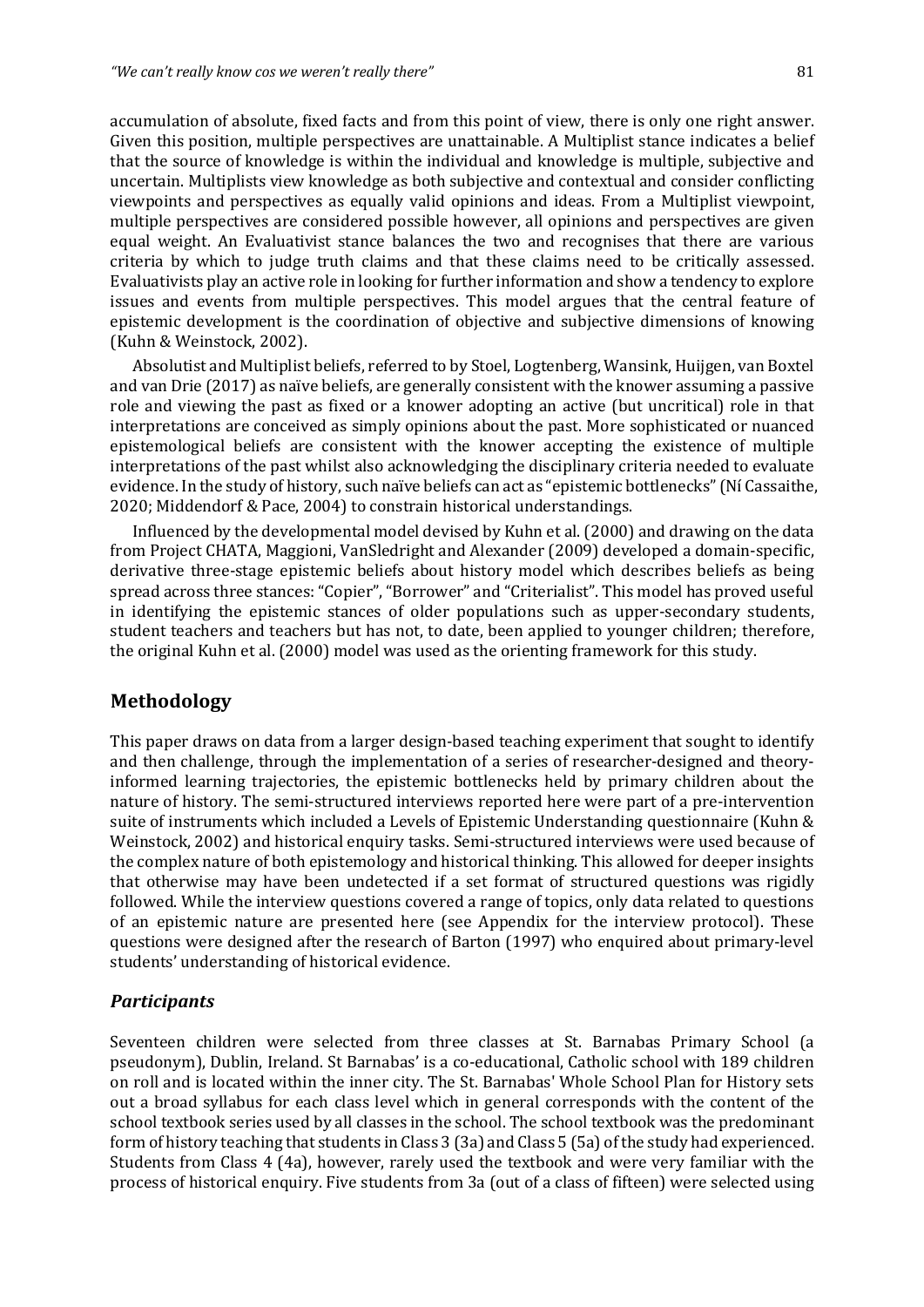random sampling to ensure, as far as possible, that the sample was representative of third class students. Six students were chosen from 4a and 5a in the same manner. There was a wide range of achievement across the three groups with five receiving additional support in both literacy and mathematics and three attaining the highest score in standardised tests in literacy. Additionally, four of the children interviewed, though fluent speakers, had English as a second language. All students were born in Ireland.

| 3rd Class (3a)             |                     |     |        |                |
|----------------------------|---------------------|-----|--------|----------------|
|                            | <b>Participants</b> | Age | Gender | Ethnicity      |
|                            | Sammy               | 9   | Male   | Irish/Indian   |
|                            | Calvin              | 10  | Male   | Irish          |
|                            | Danny               | 9   | Male   | Irish          |
|                            | Rachel              | 9   | Female | Irish          |
|                            | Sofia               | 9   | Female | Irish          |
| 4 <sup>th</sup> Class (4a) |                     |     |        |                |
|                            | Dawn                | 10  | Female | Irish          |
|                            | Róise               | 10  | Female | Irish          |
|                            | Seoda               | 9   | Female | Irish          |
|                            | Jenna               | 10  | Female | Irish/Nigerian |
|                            | Gavin               | 11  | Male   | Irish          |
|                            | Daire               | 10  | Male   | Irish          |
| 4 <sup>th</sup> Class (5a) |                     |     |        |                |
|                            | Caoimhe             | 10  | Female | Irish          |
|                            | Eimear              | 10  | Female | Irish          |
|                            | Katelyn             | 10  | Female | Irish          |
|                            | Danka               | 10  | Female | Irish/Polish   |
|                            | Ivan                | 11  | Male   | Irish/Russian  |
|                            | Callum              | 11  | Male   | Irish          |
| Total                      | 17                  |     |        |                |

| Table 1.1 |  |
|-----------|--|
|           |  |

#### *Data analysis*

Braun and Clarke's (2006, 2019) six-step approach to thematic analysis was used to analyse the interviews. Thematic analysis involves creating categories of meaning and identifying the relationships between those categories through a systematic process of inductive or deductive reasoning. This involves organising the data into units and assigning them to categories. The interview transcripts were subjected to two rounds of coding. In the first round, it was decided to approach the data by primarily reading and re-reading through the interview transcripts and marking areas of interest (see Table 1.2 for the initial categories). The data analysis software package NVivo was used to manage the interview data.

A second round of coding with a specific focus on the children's epistemic beliefs about history was also carried out. The categories were subjected to an iterative process of revision and refinement as the units were compared and categorised. This constant comparison helped identify how concepts and categories were connected to each other and to build an explanatory model (see Figure 1.1). Four key categories were identified as key indicators of the epistemic bottlenecks the children held. These were defining history, doing history (or experiences of history), origins of historical knowledge and multiple perspectives.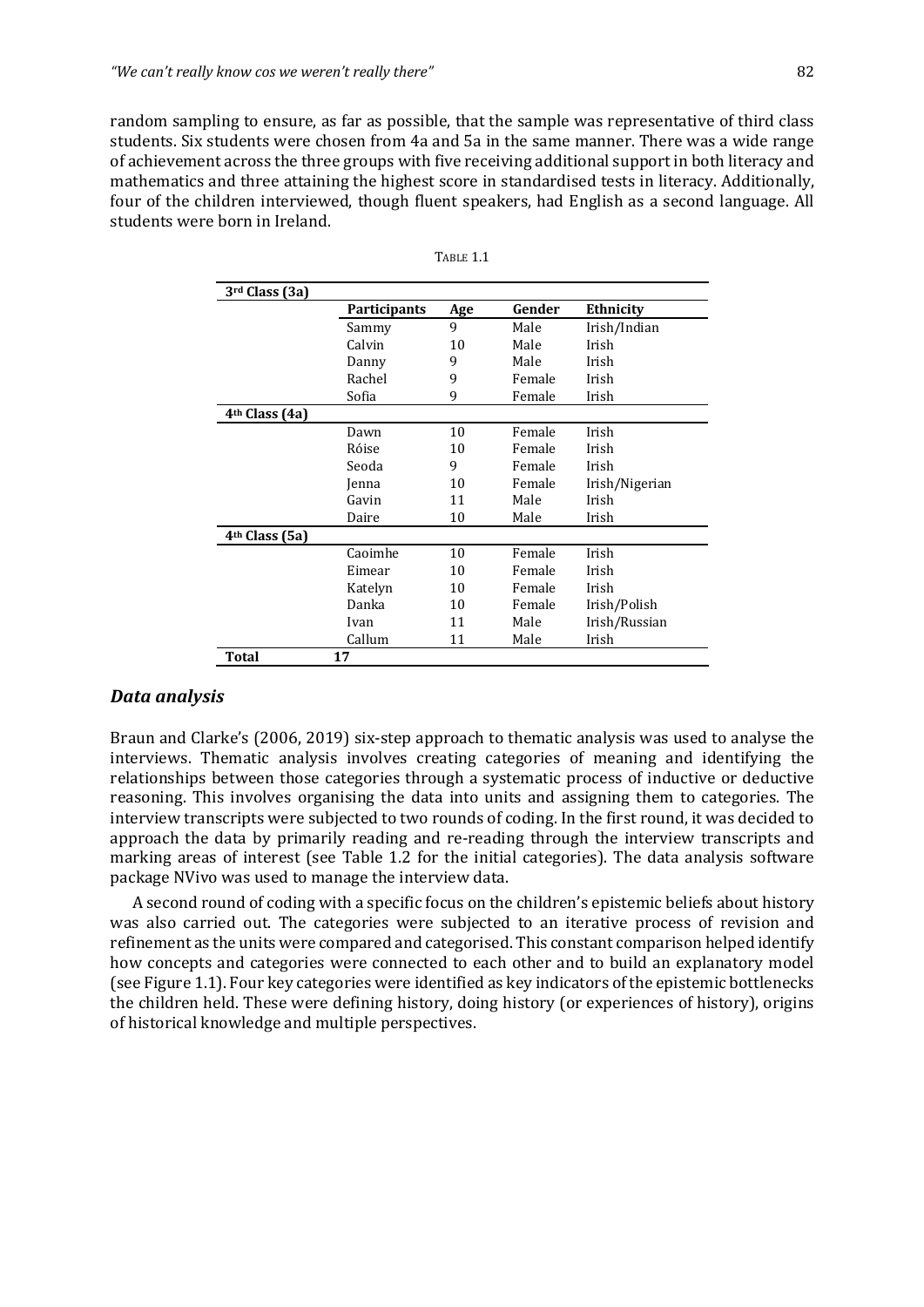| <b>Inductive Codes</b>                  | <b>Description</b>                                                             | <b>Theme</b>         |
|-----------------------------------------|--------------------------------------------------------------------------------|----------------------|
| Ability in history                      | Child's estimation of how 'good' they are at history                           |                      |
| Personal connection                     | Instances where history has impacted themselves                                |                      |
| Learning history                        | References to doing history in class                                           | <b>Historical</b>    |
| Positive view of history                | Enthusiastic about history                                                     | dispositions         |
| Negative view of history                | References to not liking history                                               |                      |
| Neutral view of history                 | Not bothered about history as a subject                                        |                      |
| Defining history                        | Explaining their own view of history                                           |                      |
| Continuity and change                   | References to how things have changed/stayed the same                          |                      |
| Multiple viewpoints                     | Recognition that there are other ways to view things                           |                      |
| Characteristics/Role of historians      | What traits make someone 'good' at history<br>Describing what a historian does |                      |
| People from past                        | Children's ideas about people from the past                                    |                      |
| <b>Evaluating evidence</b>              | Examples where children engaged with evidence                                  | <b>Beliefs about</b> |
| <b>Reconciling Conflicting Accounts</b> | Describing ways conflicts can be adjudicated                                   | history              |
| Real or not real                        | References to real/not real, true/fake                                         |                      |
| Acquiring historical knowledge          | Sources of historical knowledge                                                |                      |
| Importance of genealogy                 | Family history as a purpose for studying history                               |                      |
| Probing further                         | Researcher clarifying or pressing further                                      |                      |
| Epistemic stance                        | Indicators of epistemic stances                                                |                      |
| Origin of historical knowledge          | Origin of historical knowledge - where it comes from                           |                      |
| Doing history/using evidence            | References to doing history in class                                           |                      |
| Historical references                   | Historical topic mentioned                                                     |                      |
| Linking past present or future          | Creating links between past, present and/or future                             |                      |
| Evidence as source                      | Drawing historical knowledge from evidence                                     |                      |
| Family as source                        | Drawing historical knowledge from family                                       | <b>Historical</b>    |
| History books as source                 | Drawing historical knowledge from books                                        | knowledge            |
| Media as source                         | Drawing historical knowledge from media                                        |                      |
| Public history as source                | Drawing historical knowledge from museums etc.                                 |                      |
| Textbooks as source                     | Drawing historical knowledge from school text                                  |                      |
| Using evidence                          | Examples where children engaged with evidence                                  |                      |
| External/Internal                       | References to knowledge as internal/external                                   |                      |

TABLE 1.2 Initial inductive categories

#### FIGURE 1.1 Thematic map

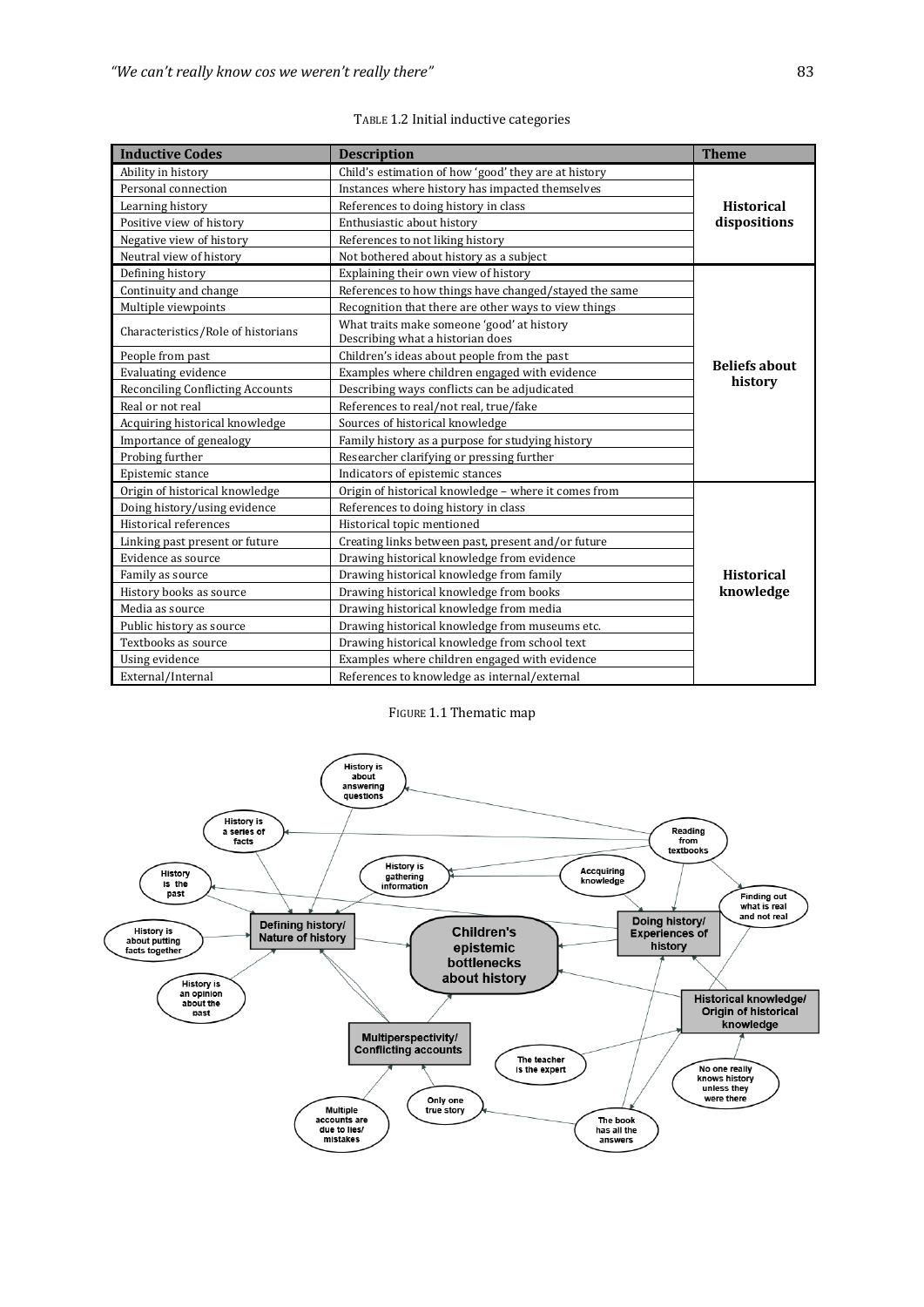This phase in the analysis also consisted of theoretical thematic analysis (Braun  $\&$  Clarke, 2006) which involved comparing the themes with the literature related to epistemic beliefs (see Table 1.3). During this analysis, a number of indicators were identified that proved helpful in evaluating the students' epistemic stances. These related to explicit comments about how the students conceptualised the nature of history and historical knowledge and were coded as explicit indicators. Additionally, some comments were conceived as indirect indicators of their epistemic stance and were organized into additional categories such as preferred texts, historical experiences and cognitive activities. These were eventually categorised as Historical Experiences. One additional category was created to contain episodes that appeared to relate to student epistemic beliefs more broadly. These included comments relating to domain-general epistemic ideas about knowledge or conflicting accounts and the role and purpose of history.

|  |  | TABLE 1.3 Deductive codes |  |
|--|--|---------------------------|--|
|--|--|---------------------------|--|

| <b>Deductive Codes</b>                                                                                                                                                                                                                                                                                           |                                                                                                                                                                                                      |                                                                                                                                                                                                                                                                                                    |
|------------------------------------------------------------------------------------------------------------------------------------------------------------------------------------------------------------------------------------------------------------------------------------------------------------------|------------------------------------------------------------------------------------------------------------------------------------------------------------------------------------------------------|----------------------------------------------------------------------------------------------------------------------------------------------------------------------------------------------------------------------------------------------------------------------------------------------------|
| <b>Explicit Epistemic Indicators</b><br>(Informed by the literature: Lee & Shemilt, 2004; Maggioni et al., 2009; Kuhn & Weinstock, 2002, Nokes, 2014)                                                                                                                                                            |                                                                                                                                                                                                      |                                                                                                                                                                                                                                                                                                    |
| <b>Absolutist (Copier)</b>                                                                                                                                                                                                                                                                                       | <b>Multiplist (Borrower)</b>                                                                                                                                                                         | <b>Evaluativist (Criterialist)</b>                                                                                                                                                                                                                                                                 |
| <b>Nature of history</b>                                                                                                                                                                                                                                                                                         | <b>Nature of history</b>                                                                                                                                                                             | <b>Nature of history</b>                                                                                                                                                                                                                                                                           |
| History is the past/is as given/a copy<br>$\bullet$<br>History is teaching what happened<br>$\bullet$<br>History is remembering facts<br>$\bullet$<br>To be good at history you need to have<br>$\bullet$<br>a good memory                                                                                       | History is opinions about<br>$\bullet$<br>what happened<br>$\bullet$<br>Learning history involves<br>guessing about what<br>happened                                                                 | History is the study of the past<br>$\bullet$<br>Learning history is piecing together<br>$\bullet$<br>evidence to construct interpretations<br>Evidence is essential<br>$\bullet$                                                                                                                  |
| <b>Historical knowledge</b><br>Historical knowledge is objective<br>$\bullet$<br>One-way sources of knowledge to<br>$\bullet$<br>provide factual information<br>The teacher/book are preferred<br>$\bullet$<br>sources of knowledge (no consideration<br>of where this knowledge originates -<br>just out there) | <b>Historical knowledge</b><br>Historical knowledge is<br>$\bullet$<br>subjective<br>Historical knowledge is<br>$\bullet$<br>transmitted by a sensorial<br>experience or by an external<br>authority | <b>Historical knowledge</b><br>Historical knowledge is constructed<br>$\bullet$<br>Historical knowledge is dependent on<br>$\bullet$<br>evidence and the questions asked                                                                                                                           |
| <b>Multiple Perspectives</b>                                                                                                                                                                                                                                                                                     | <b>Multiple Perspectives</b>                                                                                                                                                                         | <b>Multiple Perspectives</b>                                                                                                                                                                                                                                                                       |
| There is only one way history<br>$\bullet$<br>happened<br>Differences in accounts are just other<br>$\bullet$<br>ways of saying the same thing                                                                                                                                                                   | Any account is equally valid<br>$\bullet$<br>Nobody really knows what<br>$\bullet$<br>happened<br>Multiple viewpoints possible<br>$\bullet$<br>but only one correct version                          | Accounts influenced by perspective or<br>$\bullet$<br>point of view<br>the person is an active constructor of<br>$\bullet$<br>meaning/sense-making<br>There may be different accounts of<br>$\bullet$<br>historical events but based on valid<br>criteria, one may be more right than<br>the other |
| <b>Implied Indicator 1: Texts/Sources</b>                                                                                                                                                                                                                                                                        |                                                                                                                                                                                                      |                                                                                                                                                                                                                                                                                                    |
| Textbook is the best for learning history.<br>Texts/sources give information                                                                                                                                                                                                                                     | Uncritical acceptance of any<br>source. Texts are opinion based.<br>Evidence is biased                                                                                                               | Critical evaluation of artefacts, evidence.<br>Looks at the provenance of the source<br>Evaluates information                                                                                                                                                                                      |
| <b>Implied Indicator 2: Historical Experiences</b>                                                                                                                                                                                                                                                               |                                                                                                                                                                                                      |                                                                                                                                                                                                                                                                                                    |
| Listening.<br>Teacher<br>lecturing.<br>Reading<br>textbook. Worksheets. True/false exercises.<br><b>Finding facts</b>                                                                                                                                                                                            | Learning<br>history<br>involves<br>guessing about what happened.                                                                                                                                     | Asking questions. Using evidence<br>for<br>evidence/clues.<br>Detective<br>work<br>analysis/interpretation.<br>Using<br>different<br>sources. Comparing across sources                                                                                                                             |
| <b>Implied Indicator 3: Cognitive Activities</b>                                                                                                                                                                                                                                                                 |                                                                                                                                                                                                      |                                                                                                                                                                                                                                                                                                    |
| Remembering/memorizing<br>Questioning (as information gathering)                                                                                                                                                                                                                                                 | <b>Guessing, Choosing</b><br>Challenging without supporting<br>evidence                                                                                                                              | Analyzing. Enquiring, Problem solving.<br>Questioning. Synthesizing<br>Reading between the lines.                                                                                                                                                                                                  |
| <b>Other Indicators</b>                                                                                                                                                                                                                                                                                          |                                                                                                                                                                                                      |                                                                                                                                                                                                                                                                                                    |
| Domain general beliefs about multiple<br>perspectives                                                                                                                                                                                                                                                            | Purpose of history                                                                                                                                                                                   | Domain general beliefs about knowledge                                                                                                                                                                                                                                                             |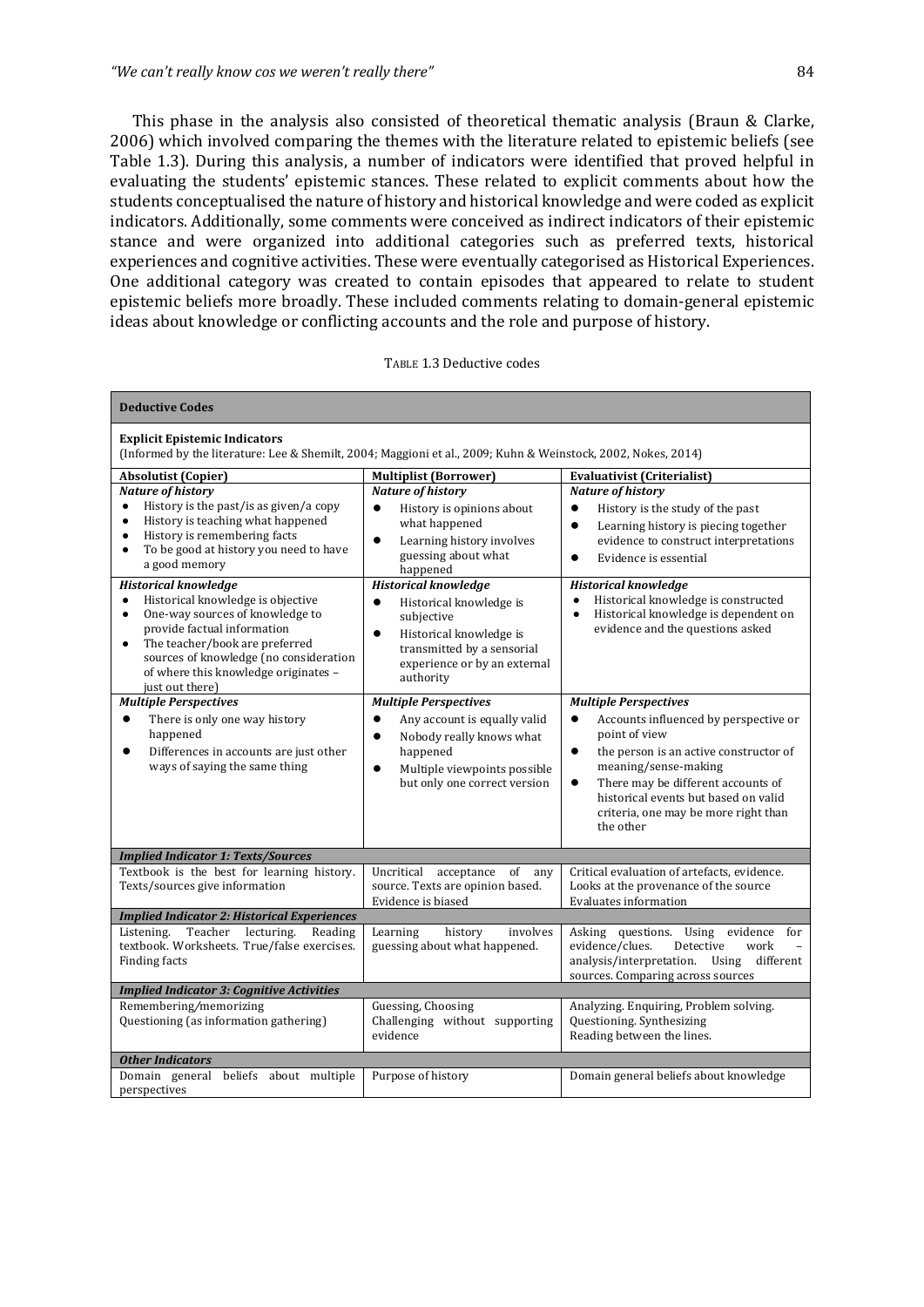The transcripts were then examined by applying a combination of the inductive and deductive categories derived from the conceptual framework based on four key themes: the nature of history, the origin of historical knowledge, doing history and reconciling conflicting evidence. The response types are presented in order from Absolutist to Evaluativist and for the most part, these categories were easy to discern. Within the Multiplist category relating to Conflicting Accounts, however, there were subtle shifts in children's explanations for differences in accounts of the same event. These ranged from the acknowledgement of the existence of different claims towards evaluations of multiple accounts that lacked robustness. The differences were fine-grained and seemed to mark a shift from Absolutist thinking. These are categorised from less to more elaborated explanations for the source of conflict in order to show the progression of explanations given (see Table 1.4).

| Category                                                 | <b>Indicators</b>                                                                                                                      | Example                                                                                                                                                                                                                                         |
|----------------------------------------------------------|----------------------------------------------------------------------------------------------------------------------------------------|-------------------------------------------------------------------------------------------------------------------------------------------------------------------------------------------------------------------------------------------------|
| Nature of history                                        |                                                                                                                                        |                                                                                                                                                                                                                                                 |
| <b>Objective</b><br>History is the past.<br>(Absolutist) |                                                                                                                                        | It's something that happened in the past, like every second is history.                                                                                                                                                                         |
| Factual<br>(Absolutist)                                  | History is facts about the past.                                                                                                       | History is like facts from the past.                                                                                                                                                                                                            |
| Relative<br>(Multiplist)                                 | History is opinion or guessing about<br>what happened                                                                                  | There can be false stuff and there can be true stuff. Like there are things that<br>you don't know could be true and things that you don't know that could be<br>false.                                                                         |
| Subjective<br>(Evaluativist)                             | History is the study of the past.<br>History is constructed from evidence                                                              | History is built up information that's from the past and historians study it to<br>find out what really happened                                                                                                                                |
| Origin of historical knowledge                           |                                                                                                                                        |                                                                                                                                                                                                                                                 |
| Knowledge<br>by<br>acquisition<br>(Absolutist)           | Knowledge is acquired through<br>books, teachers experts, passed<br>down (passive)                                                     | Like maybe there's one big book that has everything in it? And stuff gets taken<br>from that and put in other books? But only some of it does, that's what I think,<br>not that it's all in one book but that there's a set of books.           |
| Knowledge<br>by<br>experience<br>(Multiplist)            | Knowledge<br>experienced<br>is<br>(multisensory)                                                                                       | But you could never know not unless you went back in time. Ha ha! We can't<br>really tell because we can't go back in time so we don't know                                                                                                     |
| Knowledge<br>by<br>enquiry<br>(Evaluativist)             | Knowledge is sought through<br>investigation (active enquiry)                                                                          | Let me think, they could have left clues or things and people look at them and<br>find out what they are, look at things they had in the past and then they look<br>at things they have in the present. That's what they do. They compare them. |
| <b>Experiences of history/Doing history</b>              |                                                                                                                                        |                                                                                                                                                                                                                                                 |
| <b>Absolutist</b>                                        | Learning history is remembering<br>information (from text/teacher)<br>To be good at history you need to<br>have a good memory.         | History is just remembering things about what happened ages ago.<br>We just, like, read the story and done loads of the questions. That was it.                                                                                                 |
| <b>Multiplist</b>                                        | Learning history involves guessing<br>about what happened                                                                              | You find evidence [in the textbook] and you have to judge if it's true or not                                                                                                                                                                   |
| Evaluativist                                             | Learning history involves piecing<br>together evidence to construct<br>interpretations                                                 | • We ask questions. We look at old evidence and photos.<br>Yes, but I think they are more like barristers really. Detectives use<br>evidence to build up a case, barristers use evidence to prove a point,<br>that's what we were doing here    |
| <b>Conflicting accounts</b>                              |                                                                                                                                        |                                                                                                                                                                                                                                                 |
| Single, objective<br>claim<br>(Absolutist)               | No recognition of divergent claims.<br>There is only one answer                                                                        | There can only be one story, like of Jesus Christ and all. There's only one<br>version of history.                                                                                                                                              |
| <b>Multiplist</b><br>(Minus)                             | Recognition of diverging claims but<br>still only one possible answer.<br>Divergent claims recognised but no<br>attempt to justify why | $\bullet$<br>It could be different but one of them would be lying.<br>Like if they didn't know for sure a historian could just make up what I<br>$\bullet$<br>think happened. He could be right or he could be wrong                            |
| <b>Multiplist</b><br><i>(subjective</i><br>relativism)   | Divergent claims recognised but any<br>account is equally valid                                                                        | Everyone's entitled to their own opinion.                                                                                                                                                                                                       |
| <b>Multiplist</b><br>(Plus)                              | Divergent claims recognised and<br>random justification given for<br>differences (e.g.: numbers, mistakes)                             | Yeah well if two people had different stories about the same thing, you would<br>see which one got the most amount of votes and then you go with that one.                                                                                      |
| Evaluativist<br>(uncertain)                              | Divergent claims recognised and<br>valid justification (e.g. perspective,<br>evidence) given for differences.                          | Yeah it would be possible because like there is loads of different versions of,<br>like, stuff and stories. Like people can see the same thing happening but<br>understand it differently                                                       |

#### TABLE 1.4 Epistemic Stances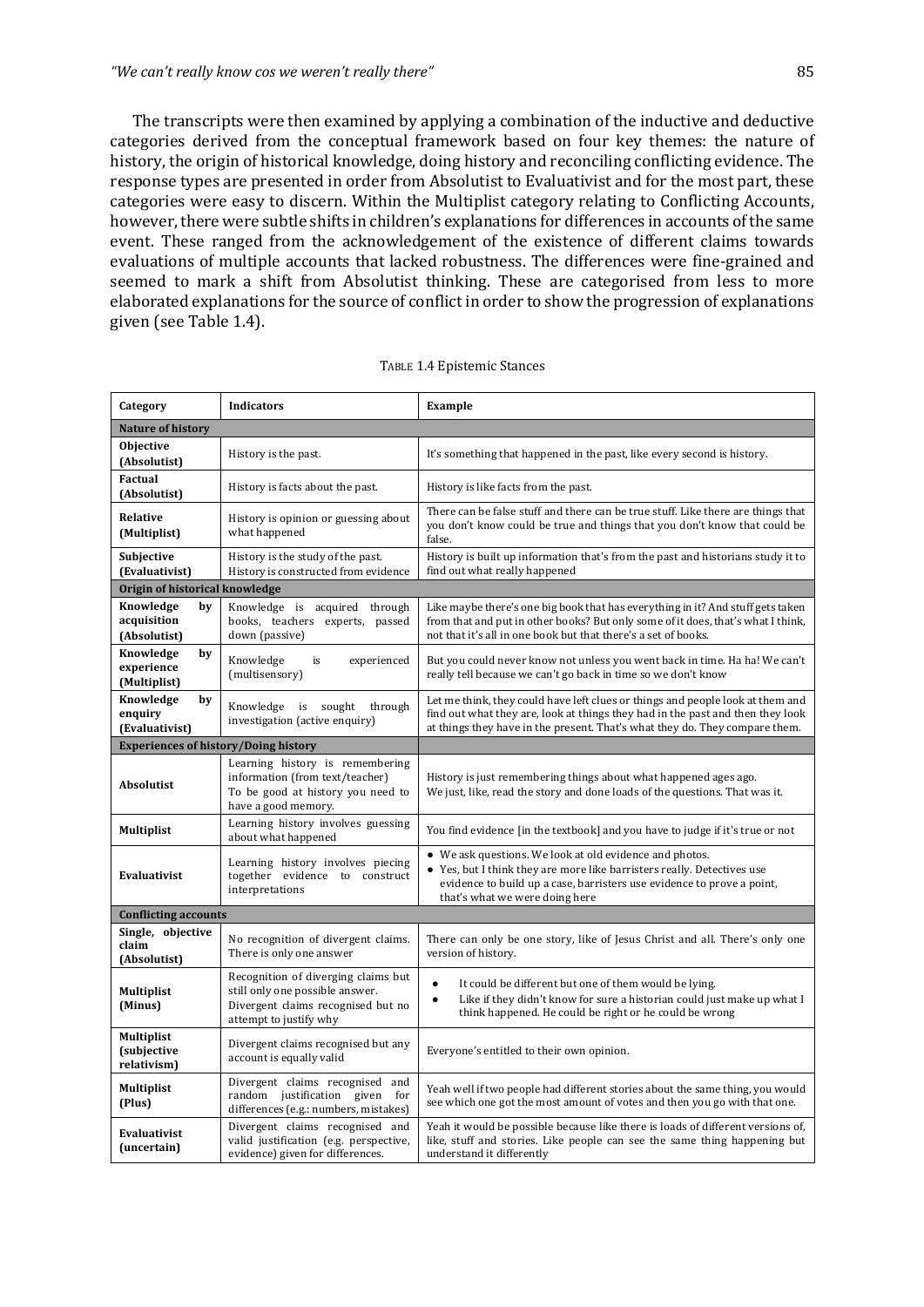In accordance with the ethical protocols of the Research Ethics Committee at Dublin City University, measures were taken to ensure that the children had been given the required information and were supported in developing an adequate understanding of the research. The children were also made aware that they could pull out of the study at any time. The data were collected with the consent of the children and the principle of anonymity was observed as far as was possible in that individual participants and the school were given pseudonyms in all of the research documentation. Parental and/or guardian (informed) consent was also collected for each child to participate in the study.

#### *Limitations*

Like all research, this study has several limitations which need to be acknowledged. It is a smallscale qualitative study that took place in one school site and additionally, the lead investigator was researching in her own place of work. Not only was she a member of the teaching staff, she was also the class teacher of Class 4a and, therefore, her subjectivity creates an additional limitation for this research. To offset this, each session was recorded by audio and comprehensive rubrics were devised to create a degree of independence between the researcher and the participants. While the lead author conducted the coding, a reflective journal was kept and both the journal and the coding were shared with the two co-authors, one with expertise in the subject area and one with expertise on the methodology, on a regular basis to sense-check ideas and explore multiple assumptions or interpretations of the data (Braun and Clarke 2013).

## **Findings**

The range of stances and the diversity of the children's thinking that emerged from the interviews highlight the need for educators to be familiar with children's epistemic beliefs about history, particularly the ones that can act as bottlenecks. The following section explores these bottlenecks in detail and begins with the children's definitions of the subject. The majority of the children, just like second-level (see Chapman, 2011) and third-level students (see Miguel-Revilla, Carrill-Merino & Sánchez-Agusti, 2020), conflated history with the past. This influential bottleneck impacted on the children's subsequent perceptions of the origins of historical knowledge and their classroom experiences appeared to solidify these. Similar to studies with older students (Limon, 2002), these ideas were supported by the belief that one cannot know what happened in the past unless one was there to directly observe it. The final section looks at children's ideas about conflicting accounts; a central feature of historical thinking but also a strong indicator of the epistemic beliefs that a student may hold about knowledge in general.

#### *Key epistemic bottlenecks identified:*

#### *Nature of history*

- History is the past
- History is finding out what is true and false
- History is facts about the past that must be learned
- History is fixed and uncontested
- History cannot change, it has happened already

#### *Nature of knowing*

- $\bullet$  Historical knowledge exists independently (it is just out there)
- Historical knowledge is derived from internal sources (first-hand experiences etc.)
- Historical knowledge is derived from external, authoritative sources
- Historical knowledge is unknowable (we were not there)
- If there are differences in historical accounts, one must be wrong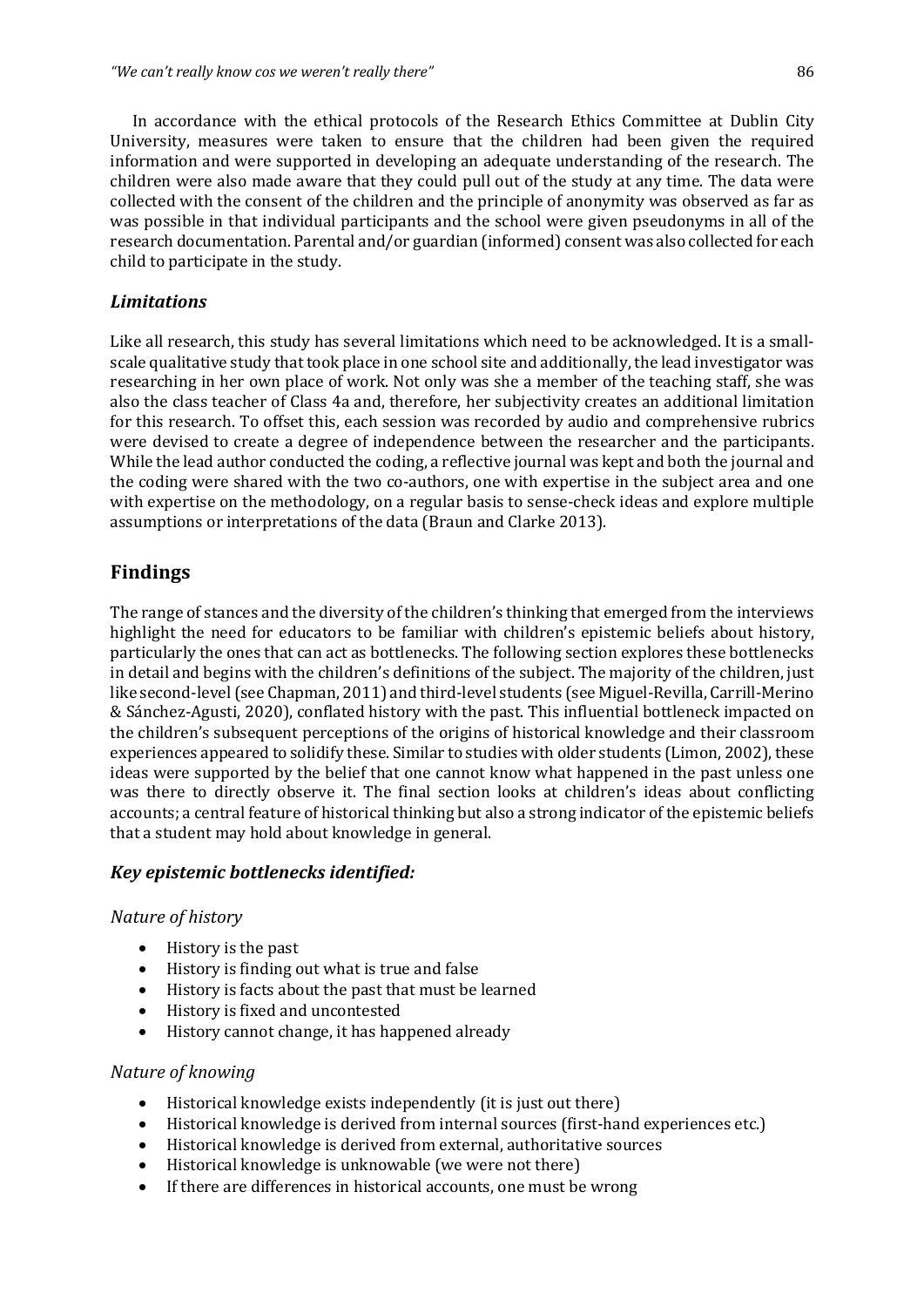#### *The nature of history: History is the past*

When asked to define history, the majority of the children referred to history as "the past" and this proved to be one of the main epistemic bottlenecks articulated during the interviews. As Rachel (3a) explained: "like the skipping that we did today, that's history now" and similarly, Dawn (4a) insisted that "even the words I'm saying are history". Like many others, Sofia (1a) was clear that the terms "the past" and "history" were not only synonymous with each other but that every single event anyone encounters can be considered as history. Bain (2005) attributes this conflation to an every-day understanding of the word "history" and argues that this misinterpretation can reinforce the idea that history is but a mirror of the past. Although the words "history" and "the past" share a semantic connection, they are in fact, two very different constructs. While the past can be described as encompassing all events that have happened before this precise moment in time, history is the process of organising those events into comprehensible and connected narratives to allow those in the present make sense of them.

The majority of the children in 4a (who had experienced an enquiry-based approach to history) demonstrated an understanding of the interpretative nature of the discipline that was more consistent with an Evaluativist stance. Gavin (4a) referred to history as "the study of the past" rather than simply the past itself and likewise, Róise stated "history is arguments about the past". Additionally, references were made to the use of evidence to construct historical knowledge: "history is built up information about the past" (Seoda, 4a). Such references were noticeably absent amongst the other two groups. In fact, many (but not all) defined history with respect to practices they engaged with in the classroom. According to Rachel (3a) "history is facts from the past" and Eimear (5a) described history as "remembering and putting facts together". Likewise, Callum saw history as "facts, myths and legends that you can get in your book". These definitions can be linked to the belief that history was both a fixed and objective series of facts rather than the interpretation and analysis of the past. From an epistemic perspective, this view of history highlighted the children's belief in an external reality that exists independently of the knower. From a disciplinary point of view, by removing themselves from the process of actively engaging in historical interpretation, many students viewed history as an objective chronicler of the facts of the past.

## *The origin of historical knowledge: We can't really know because we weren't really there*

When asked about the origin of historical knowledge, the children's answers fell into three overarching categories: knowledge by experience  $(e.g., through the sense)$ , knowledge by acquisition (e.g., acquired through books, teachers, experts, passed down) or knowledge by active enquiry. The majority of students, particularly from 3a and 5a, fell into the first two categories whereas the children from 4(a) referred on numerous occasions to the construction of historical knowledge through using evidence. As Jenna (4a) stated: "We can be history detectives. We look at old pictures... we can see lots of differences from then and now. We can also learn from diaries and census and old carvings from long ago". The majority of these children viewed themselves as historians and articulated their own contribution to the generation of historical knowledge.

In contrast, and reflecting the view that history is a mirror of the past, when asked where historians get their information from, Sofia (3a) replied "they get it from the past" as if historical knowledge was simply something that one could reach into the past and collect. Sammy (3a) also shared the belief that historical knowledge was obtained directly from the past itself but when probed for further clarification added that as the past no longer exists, it is impossible to know what actually happened: "Well, history is ages ago so if they were dead, we would never know because it's over. I don't really know, cos if it happened in history, how could you tell?" In this statement, Sammy touched on what can be considered as another epistemic bottleneck: a belief that much of the past remains unknowable because it was not personally experienced. Katelyn also expressed this belief and remarked, "We can't really know history because we weren't really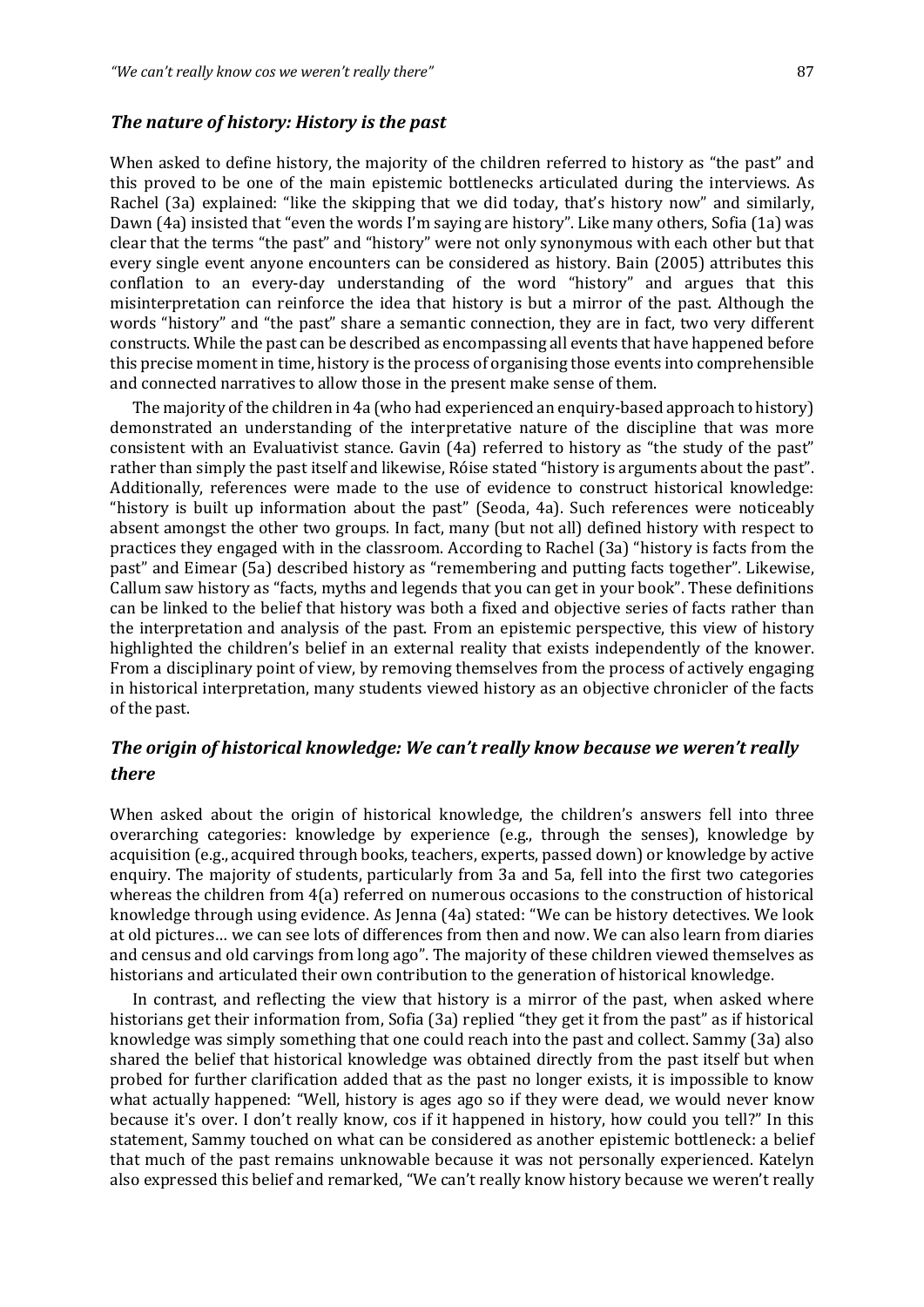there". This idea of a knowable past based on direct experience was very evident in the children's comments about historical knowledge.

In this study, the students initially seemed puzzled when asked to consider the origin of historical knowledge. Immediate responses to the question included: history textbooks, the teacher or media, and the internet itself. Seoda (4a), for example, identified Google as a source of knowledge but cautioned that sometimes it could be wrong. Danny (3a) was initially certain that all information comes from technology, especially iPhones, and seemed perplexed when asked where iPhones got the information from. After a number of attempts, he eventually settled on a transmission model and stated that further historical information could be obtained from "a person in the museum" who gets his information from "his mam or his dad and from their mams and dads". Like Danny, many children revised their initial answers when pressed further about the origin of historical knowledge. It was apparent from her initial comments that Sofia (3a) had never considered many of these issues before and her responses were immediate reactions to the questions posed. When given time to think, her responses became somewhat more considered (see an excerpt of Sofia's interview in Appendix B). Her comment "it's making sense to me now that I am thinking about it" seemed to capture a small shift in her epistemic thinking that may have been prompted by the discussion itself. Reflecting upon this unknowable past caused her to think about how knowledge of the past might be constructed and she considered a range of plausible explanations. This resulted in a move from the idea that knowledge comes directly from the past towards the idea that historical knowledge can be derived from oral testimony.

Many students articulated a belief in oral testimony, using a transmission model to explain how people find out about events in the past. They suggested that information was handed down in families by word of mouth until, eventually, "somebody in the family thought to write it down". As Rachel (3a) explained, "I'd say maybe like a family may have had one book and it was about one certain thing. They might have got the book like ages and ages ago and they pass it on". Danny (3a) also argued, "like maybe there's one big book that has everything in it? And stuff gets taken from that and put in other books?" The majority of the children spoke of the probable existence of one big book (or many big books) filled with the events of the past to explain how historical knowledge is acquired. Less common, though still present, was the idea that historical knowledge comes from authoritative experts such as the teacher or historians or as Róise (4a) asked "maybe the curriculum writers?" Similar to the views expressed on their definitions of history, the role of the individual in the construction of historical knowledge was noticeably absent in the answers given by children from 3a and 5a. In contrast, most children from 4a saw themselves as active participants in constructing their own interpretations.

#### *Experiences of history: You have to judge if it's true or not*

One of the strongest outcomes of the How People Learn project (Bransford, Brown & Cocking, 1999) was the finding that students' prior knowledge and assumptions played an influential role in how they made sense of the past. Subsequent research indicates that inherent tensions between the way the past is conceptualised outside of the classroom and the way it is practised within can create challenges for students (Wineburg, 2001; Lee & Shemilt, 2004). In light of this, it was necessary to interrogate the children's actual experiences of history to ascertain the influence these may have had on the children's epistemic beliefs about the subject. The history textbook was the dominant resource used by the children in 3a and 5a. The prescribed textbook contains content-focused history chapters presented in narrative form. Each chapter concludes with a series of higher and lower order questions that are designed to assess the children's factual retention. When discussing their experiences of doing history, almost every child in both of these cycles mentioned the textbook and the importance of recalling information. For example, Calvin (3a) described doing history as:

> We just, like, read the story and done loads of the questions. That was it. You can read myths and legends and it asks you questions all about it, like "where did he find the thing?" and "do you think this is real?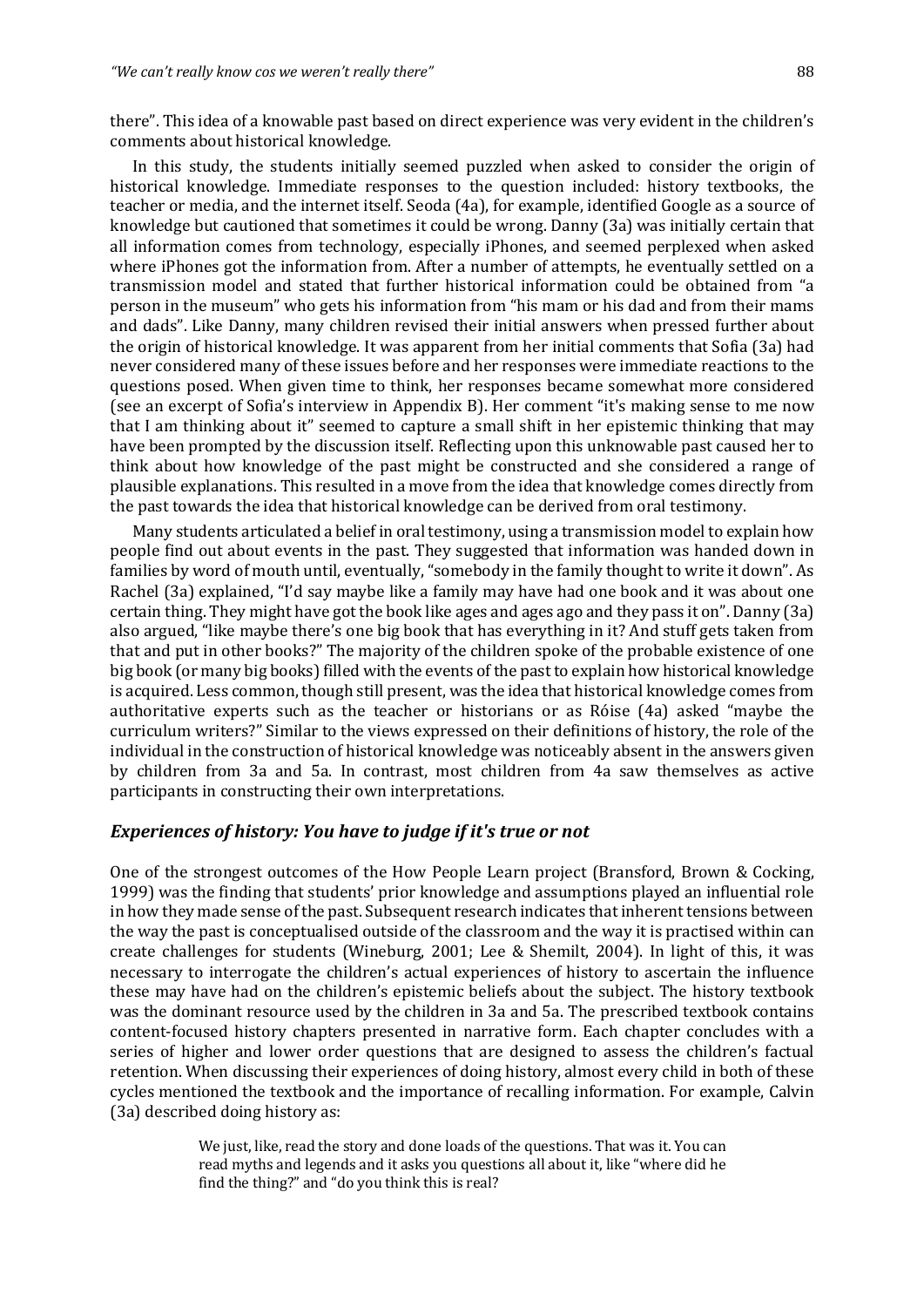These binarised conceptions of real/not real or true/false were very evident in the children's discussions around history. Sofia (3a) referred to the importance of knowing what is real and what is not real on numerous occasions throughout her interview. Ivan (5a), who earlier in the interview displayed a sophisticated understanding of the nature of historical research, described his experiences of doing history as "you find evidence [in the textbook] and you have to judge if it's true or not." Whereas he saw the historian in an active role searching for evidence to construct an understanding of the past, his own role in the history classroom was centred on his experiences of reading the text and understanding the content from a substantive perspective. These binaries of "real" and "not real" had an impact on how Sofia (3a) viewed both the past itself and how she viewed the discipline of history. Sofia defined history as "myths which are not real" though she hedged this statement by adding "well some of the myths could be real like the Giant's Causeway." She saw the purpose of studying history as "to learn it so that you understand, like...oh, I don't know, what is real and what is not?"

Waldron's (2005) exploratory study on Irish children's perceptions of the Romans found that primary history textbooks had a discernible impact on children's perceptions of the past. While Waldron acknowledges that children do not obtain all their information about the past from the class textbook, her findings suggest that in textbook-led classrooms there is "a remarkable congruence between the themes and ideas expressed by the children and those found in the textbook used" (p. 283). Perhaps the same can be said of the style of questions used in the textbook? A survey of the class textbooks History Quest 3 and 4 (Fallon, 2012; Fallon, 2006) revealed a high number of myths and legends on the syllabus and many of the end of chapter questions revolved around asking "what parts of this myth/legend do you think are true/not true?" This seems to suggest that the structure and types of questioning in the class textbook may also play a part in forming children's conceptions of the subject which raises further questions over how much influence the activities contained within the textbooks have on children's epistemic beliefs about history. Absolutist thinking is characterised by a belief that assertions or claims are facts that can be either correct or incorrect and if, as Kuhn and Weinstock (2002) argue, epistemic beliefs progress from an objective view of knowing to a subjective/objective interpretation of knowledge claims, then end of chapter questions based around myths and legends being true or not true do little to shift Absolutist thinking. While teasing out the validity of truth claims in myths and legends is a worthwhile historical endeavour that allows students consider the values and social mores of a past civilisation, it is one that should be underpinned by discussions around the purpose of the activity rather than an as an add-on exercise at the end of the chapter. In fact, without such conversations, approaches like this may work towards perpetuating the idea that there is but one objective reality and that history is indeed simply a matter of discerning between what is true and what is not true without searching for credible justification for these choices.

The children from 4a had a very different experience of doing history in the classroom. In this class, the children used an enquiry approach to history where the focus was on the children working as historians as opposed to textbook instruction. The children in this class followed a five-phase historical enquiry approach that centred on: generating historical questions, identifying sources to answer these questions, developing historical thinking skills through the analyses of evidence and synthesis and communication of their findings and reflecting on their findings and connecting these to the wider community (Ní Cassaithe, 2020). Róise describes this approach in detail:

> We ask questions. We look at old evidence and photos. Like when we were doing the census, we looked at the names and streets and who lived there and what they did. Looking at old artefacts and going and looking at old gates and comparing to what we have today... to actually go out and do it like we did on Kesh Road when we looked at the old gates.

Notably absent from most of the interviews conducted with the children from 4a was any reference to the binaries of real and not real which lends some weight to the argument that the textbook played a part in shaping some children's conceptions of history in both 3a and 5a. In fact,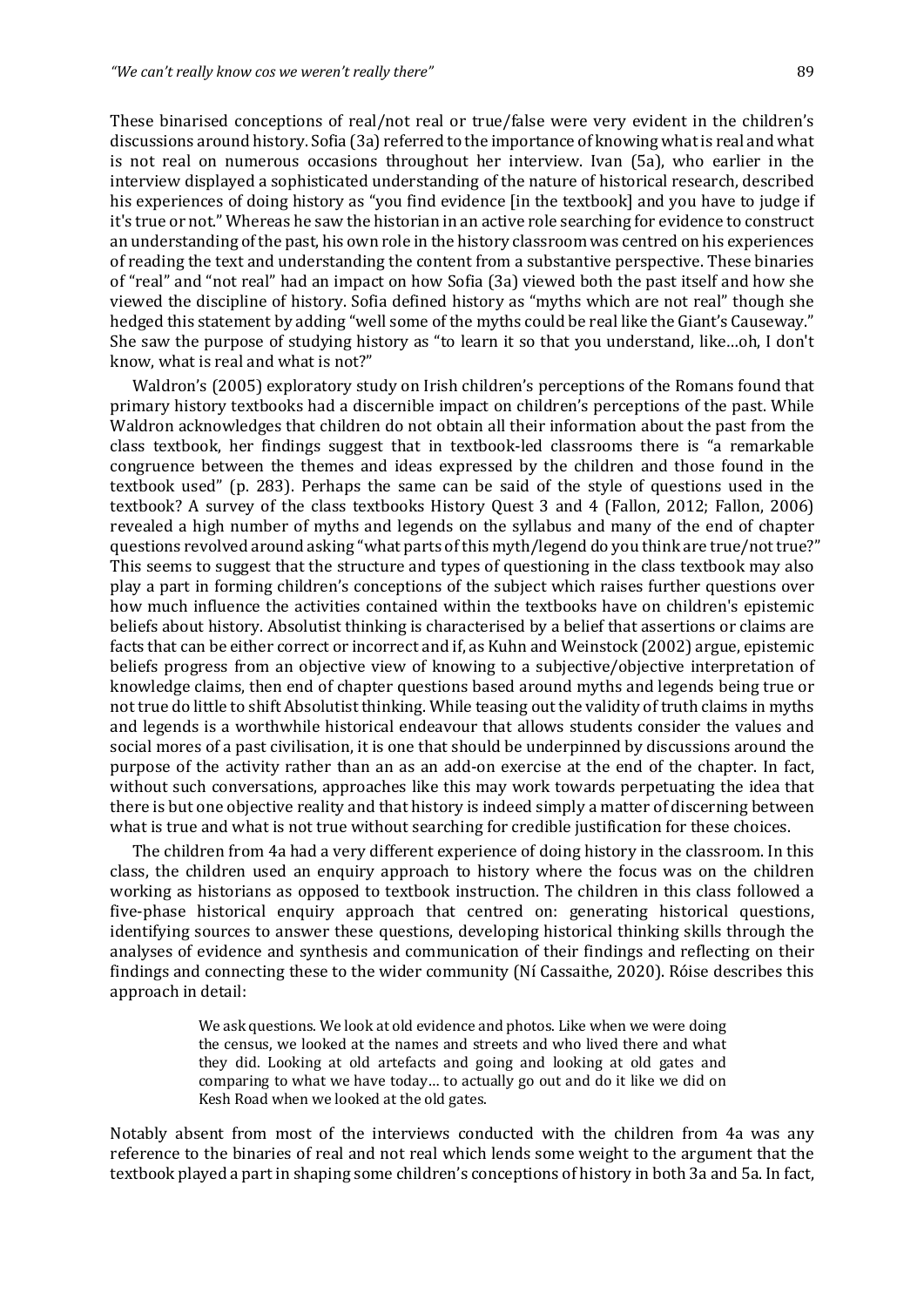the use of textbooks was a rare occurrence in the history lessons the children in 4a experienced. These children also indicated a more critical approach to the contents of the history textbooks. Róise, for example, argued that "sometimes the history book is wrong" and when asked to explain, she connected this statement to her experiences of engaging with a variety of evidence: "Well, sometimes you show us different things that are not the same as the history books." In this statement, Róise showed a growing awareness that there is more than one story of the past. Such awareness is, in fact, a central aspect of historical thinking.

#### *Conflicting historical accounts: One person is right, that is all*

In order to determine the children's epistemic beliefs about the nature of historical knowledge, questions relating to the issue of conflicting accounts were asked and these provided a wide range of answers. When asked if it were possible to have two versions or accounts of the same historical event, if nobody was lying, most of the children indicated either an Absolutist or Multiplist stance. Some children insisted there could only be a single, objective claim: "there can only be one story, like of Jesus Christ and all" (Callum, 5a). Callum, like a small minority of students, displayed a strong Absolutist stance and was adamant that both in everyday life and in the study of history, there could be only one correct answer. A few children showed an emergent Multiplist stance and acknowledged that there could be multiple versions of an event but could not provide a reason why: "like if two different people say different things about the same thing? Well, one could be right and one could be wrong" (Daire, 4a). In some cases, there was an acknowledgement that there existed some form of naive criteria (e.g., numbers, mistakes) to assess sources. Róise  $(4a)$ , like three of the other students, equated this to a numbers game and using the example of friends fighting in school, argued that the majority always wins. Here, the children were drawing on their own experiences of conflicts in everyday life and applying their own criteria for resolving these. "Yeah well if there's different stories about the same thing, you would see which one got the most amount of votes and then you go with that one" (Jenna, 4a).

Yet, while the majority of these children appreciated that differences in accounts in real life could be attributed to a variety of reasons, they were reluctant to apply similar criteria to the study of history. This reluctance was identified by phrases such as "there can't be any other histories, if there were, one would be fake" or "there's only one way that something can happen, only one real story of history" (Sammy, 3a). Even children who had exhibited more subjective leanings in earlier discussions tended to fall back on this perspective. Danka (5a) provided an example of two journalists reporting about an event from two different vantage points to justify the existence of multiple accounts of the same event but when asked to apply this to history, was adamant that this was impossible "because history has already happened". A small minority showed the beginnings of Evaluativist thinking and offered plausible reasons that included: differing perspectives, additional information or evidence available to one party and not to the other. Interestingly, almost all children drew on everyday examples rather than historical ones to illustrate their thinking.

Only one student provided a concrete historical example to explain her thinking in relation to conflicting accounts. "Like one time, I read something about Titanic, that 45 people survived, that wasn't true. First of all, I thought it was true and I went into class and I told everybody and then a few of my classmates said "no it was more" and my teacher said that 150 survived... It was fake". Rather than considering why the numbers of deaths were different, Katelyn (5a), reflecting an Absolutist stance, reduced the issue of deaths on Titanic to a matter of real or not real. For Katelyn, history was simply finding facts that were true and even more significantly, when faced with a conflict, she relied on a higher authority, the teacher, to decide which of these facts were correct.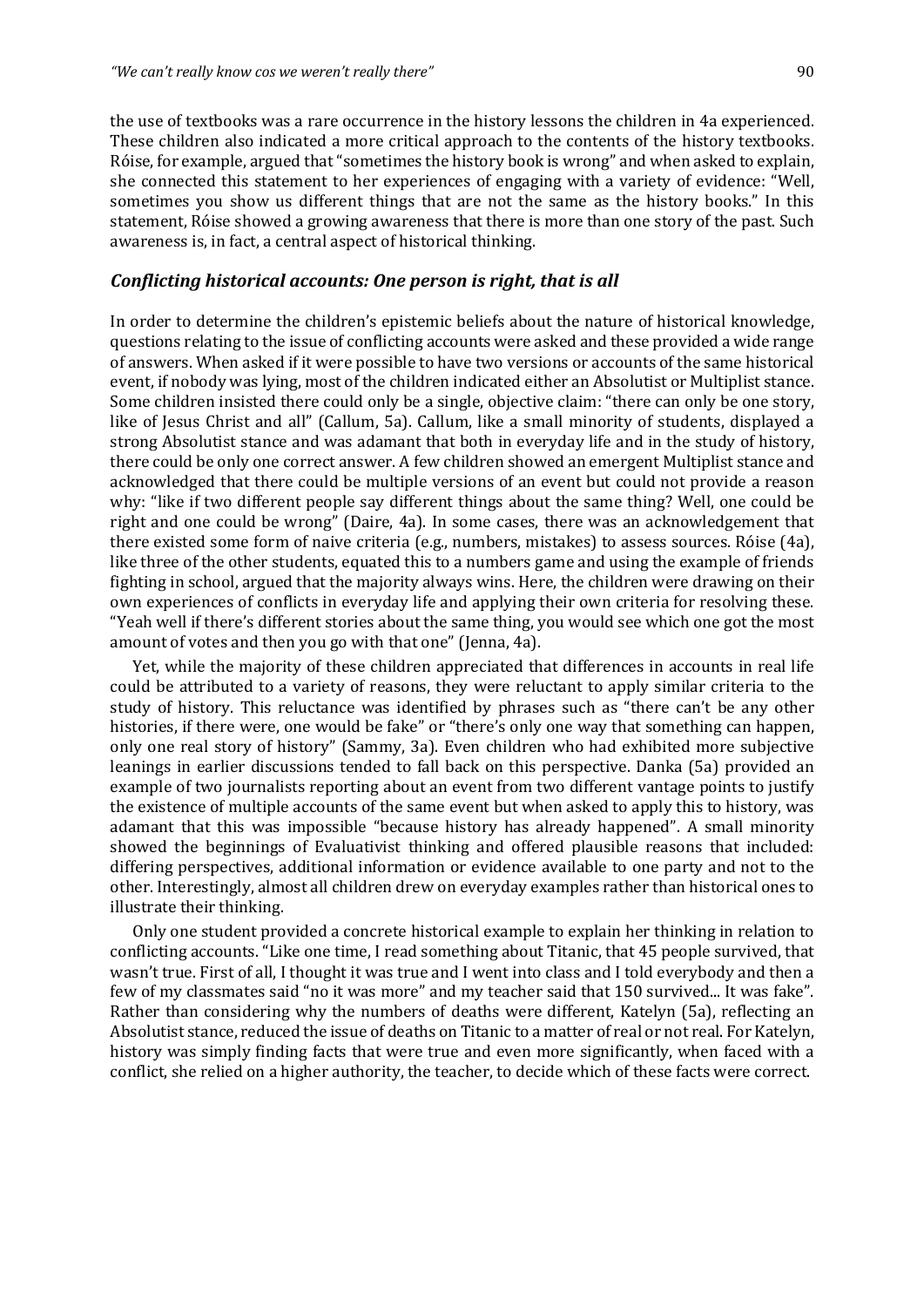#### *History as fixed and uncontested: History is history, it doesn't change*

Building on an Absolutist view of conflicting accounts was the conviction that there could be only one version of history, because, based on the children's observations of their own personal pasts, events can only happen one way. The majority of children indicated a belief that history is fixed and unchanging and expressed an everyday understanding that because there is only one way in which events can happen, there can be only one way in which they can be reported. Callum  $(5a)$ stated, "history is history, it doesn't change, so you just have what happened, you know?" Caoimhe (5a) displayed how deeply the view of history as fixed was entrenched in her thinking and argued (when talking about history) "if my brother robbed my sweets, he robbed them, you can't turn around and say he didn't cos he did". For Caoimhe, history and the past were both the same thing so if events in her immediate past could not have more than one version, then neither could history.

### **Discussion**

The identification of a number of epistemic beliefs that act as "bottlenecks" to impede children's conceptual understanding of the discipline both corroborate the findings of previous studies that have looked at children's thinking in history (Waldron, 2003; Barton, 1997; Cooper, 1995; Lee & Shemilt,  $2004$ ; Lee & Ashby,  $2000$ ; VanSledright,  $2002$ ) and expand on them by situating this thinking within the emerging field of epistemic cognition. One of the most prominent bottlenecks was a belief that the past and history are the same. Conflating "the past" with "history" is a common preconception that is also found with second and third level students (Ashby, 2011; Chapman, 2011; Bain, 2005), primary student teachers (Miguel-Revilla, Carril-Merino & Sánchez-Agustí, 2020) and even other adult populations (VanSledright & Maggioni, 2016; Maggioni VanSledright & Alexander, 2009). Equating history with the past can influence children's understanding of history in a number of ways and can cause children to develop a series of assumptions based on their everyday encounters of a knowable past they have directly experienced (Chapman, 2011). When students view history as "everything from the past" they do so with everyday conjectures about that past such as "the past cannot change" and "things can only happen one way" and struggle to recognise that history is the study and interpretation of selected past events and those interpretations can and do change based on the reading of evidence. Underpinning this, from an epistemic perspective, is an Absolutist position in which multiple perspectives are non-existent as there can be only one attainable truth. From a disciplinary point of view, this epistemic belief translates into a view that history is an uncontested narrative. Facts are viewed as authorless bodies of information to be learned off by heart and historical narratives are seen as single, true accounts of a fixed past. History, for many of these children, was either "the past" or "what you get in the textbook" and the historian's job, whether the professional or the scholar, was to piece together these facts with little attention given to the interpretative nature of historical research. By equating history to the accumulation of historical knowledge, the role of evidence in the construction of historical knowledge claims was considered unnecessary or irrelevant.

Multiperspectivity, within the discipline of history, is built upon the premise that history is a discipline based on interpretation and that multiple perspectives of historical events and figures are not only possible but necessary (Low-Beer, 1997). It requires a personal understanding that people can have differing interpretations of an event or a source. From a historical point of view, multiperspectivity also allows children to explore a historical event from a variety of perspectives. The capacity to engage with multiple perspectives rests upon an acknowledgement of the "slippery nature" (Monte-Sano & Reisman, 2015) of historical knowledge itself. Historical narratives often contain multiple and conflicting perspectives and a key learning point children should take from the study of history is that these narratives can be constructed and interpreted in a variety of ways. In relation to history education, the epistemic idea that history is interpretative draws on an appreciation of the existence of multiple narratives or perspectives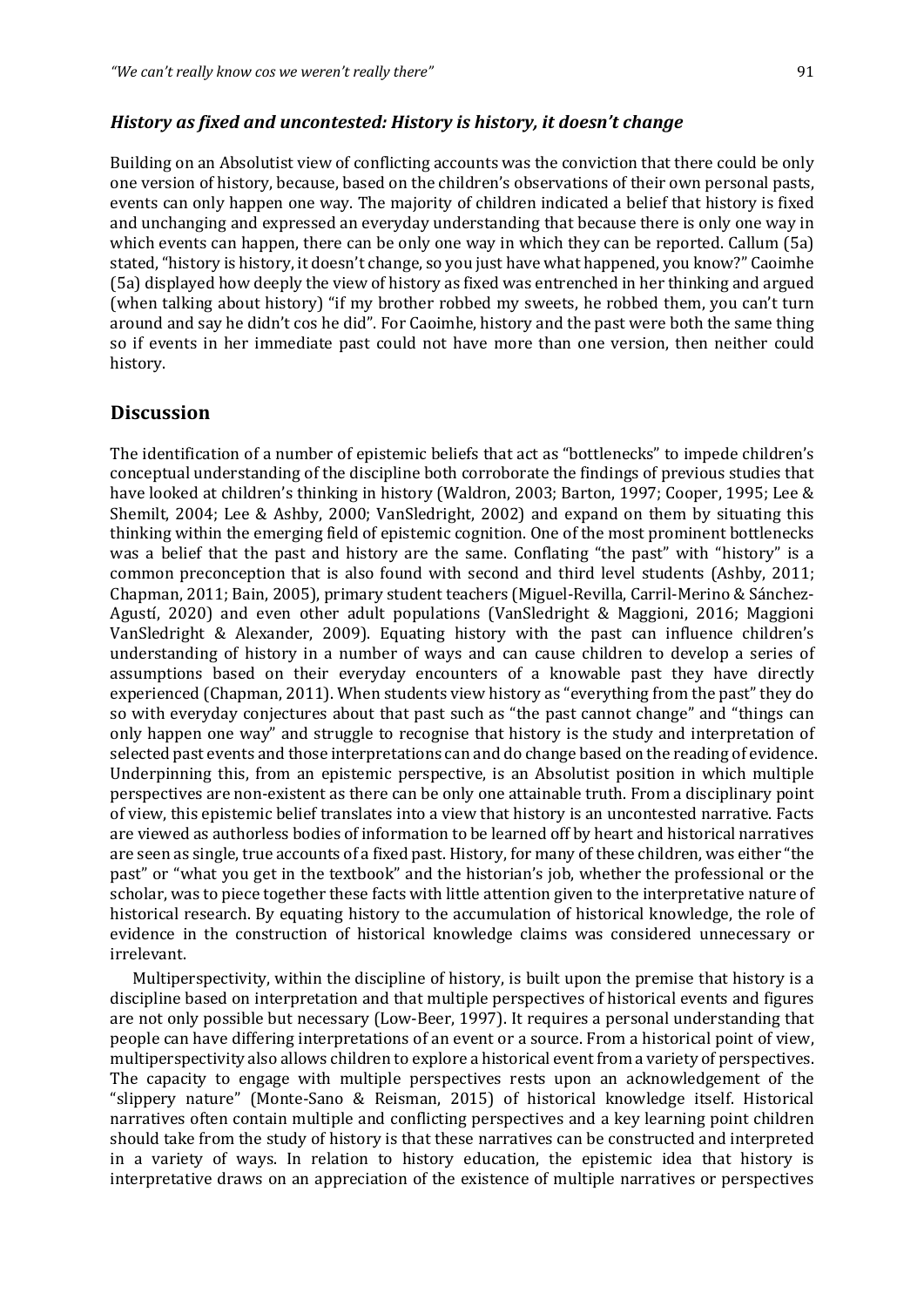about historic events (Wansink, Akkerman, Zuiker,  $&$  Wubbels, 2018) yet the ability to conceptualise the existence of these was rare in these interviews. Studies with second-level students have shown remarkable congruity with the responses found in the present study. Limon's (2002) Spanish study, for example, found that some students viewed history as one true and uncontestable narrative that is found in the textbook and discrepancies in accounts were the result of errors or lies. The results of the present research, particularly those concerning the existence of multiple accounts of the same historical event, indicate that though many children exhibited a growing personal awareness of the constructed nature of knowledge, they displayed a reluctance to apply this to the discipline of history. It has been proposed that Multiplist beliefs about subjective knowledge (e.g., personal preferences and aesthetic judgments), develop early; however, beliefs about objective disciplines, such as history, may not develop until later (Burr & Hofer, 2002; Kuhn & Weinstock, 2002). This proposition has been complemented by Theory of Mind (ToM) studies.

ToM relates to the ability to predict and explain the behaviour of ourselves and others and to understand that other people's thoughts and beliefs may be different from our own (Devine, 2016; Wellman, Fang & Peterson, 2011). Some researchers propose that key facets of epistemic cognition, such as competence in understanding theory-evidence coordination as well as the ability to connect the role of the human mind to knowing, have their roots in children's early ToM achievements (Iordanou, 2017). Kyriakopoulou and Vosniadou's (2020) study of multiple interpretations in science learning suggests that primary children's ability to reflect on the differences between their own beliefs and the beliefs of others in the social domain is a forerunner of an ability to comprehend that the same event in the physical world can receive more than one interpretation. This, as Kyriakopoulou and Vosniadou (2020) propose, may allow for such understanding to apply to other domains. Recognition of differing beliefs/interpretations in the ToM domain, therefore, may provide the foundation upon which a conceptual understanding of the nature of domain-specific knowledge is built. While the findings presented in this paper support the idea that children's ToM achievements in the social sphere can support their understanding of domain-specific concepts, the relationship between them is not linear. Studies that demonstrate the persistence of epistemic bottlenecks in the historical thinking of older students (see Chapman, 2011; Limon, 2002; Chapman & Goldsmith, 2015) suggest that, for most students, naive beliefs need to be explicitly challenged. Many of the children interviewed in this study displayed a Mulitplist stance in regard to subjective knowledge in that they recognised the existence of multiple interpretations of the same event but most reverted to a more Absolutist stance when applying this to the discipline of history. This has implications for the teaching of complex disciplinary concepts and suggests that such teaching should begin with challenging the everyday assumptions children have prior to introducing discipline-specific activities. Purposeful teaching for conceptual understanding therefore needs to make explicit those links between everyday thinking and disciplinary thinking.

#### *Implications for teaching*

The current Irish Primary History Curriculum, like many other history curricula, advocates an enquiry-based framework for school history that favours engaging the child in analysing sources and identifying how historical claims are constructed (National Council for Curriculum and Assessment (NCCA, 1999). Anecdotal evidence, however, suggests that teacher-led textbook instruction is still prevalent in Ireland (NCCA, 2008a, 2008b; Waldron et al., 2009) and elsewhere. The evidence from these interviews indicates that such an approach to history education can work to constrain children's understanding of the discipline, and of more concern, can contribute towards strengthening epistemic bottlenecks. These results suggest that the educational environment has a substantial bearing on the way students conceptualise the nature of history. From a pedagogical point of view, these initial conceptualisations are important as they act as the "foundation upon which the more formal understanding of the subject matter is built" (Donovan, Bransford & Pellegrino, 1999, p.15).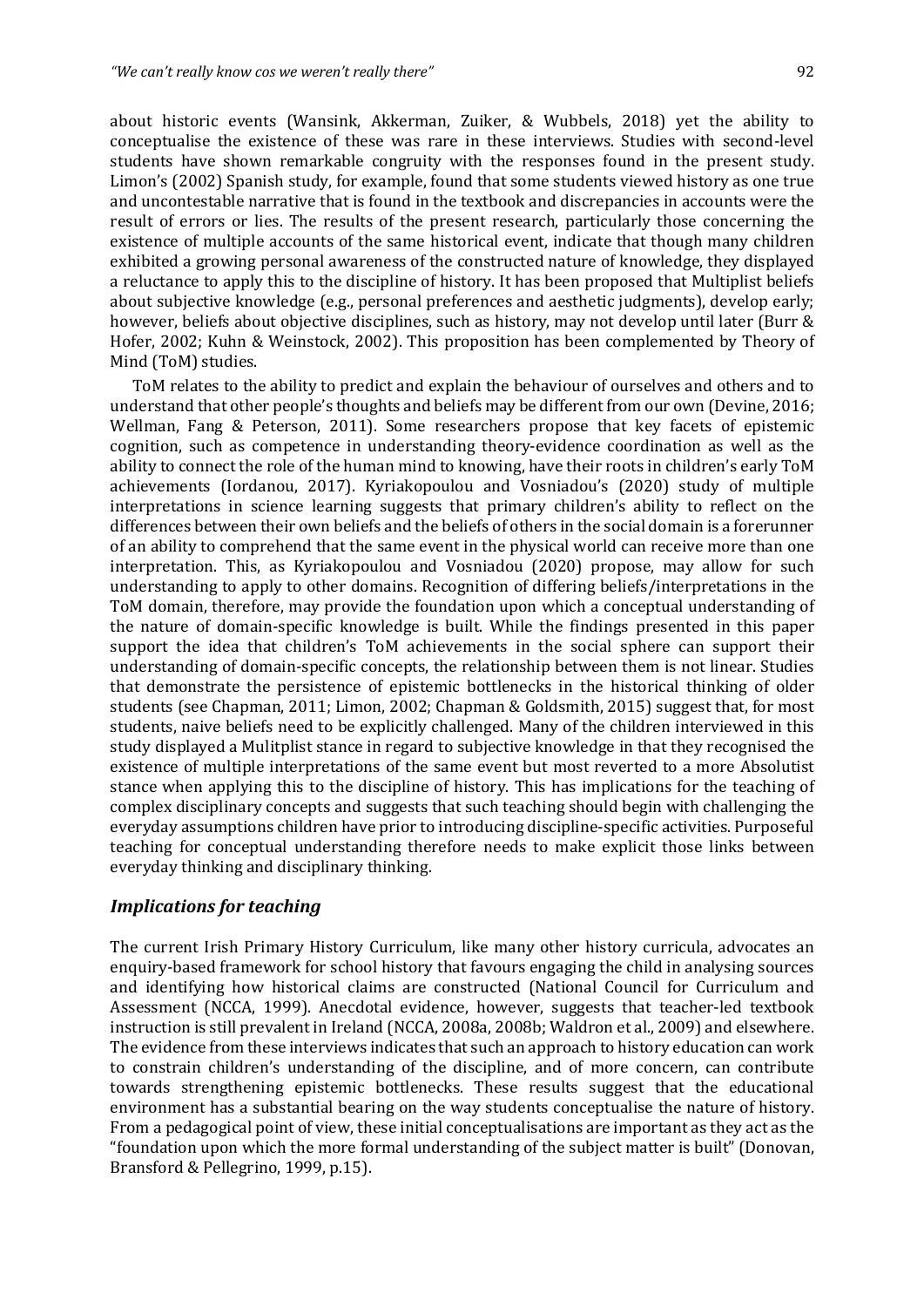Though emergent and initially inchoate, the epistemic bottlenecks identified here show commonalities with second and third-level students' preconceptions about the nature of history. This indicates that the bottlenecks young children form in the early years about history can remain relatively stable throughout their education. The persistent nature of these often implicit bottlenecks suggests the need for specific interventions to contest them as they may not disappear of their own accord. Teachers need to be familiar with these bottlenecks and incorporate ways to challenge them into their pedagogical approach to learning. Challenging such beliefs is critical to the development of powerful ideas about history (Chapman & Goldsmith, 2015). Without explicit teaching on the work of historians, or engagement with historical thinking and historical enquiry, many students will continue to view history as the past and view it as factual, fixed and uncontested.

#### *Further directions*

Though embryonic, some of the children's comments showed that questions posed were unlocking new ways of thinking. This process of "epistemic disruption" (Ní Cassaithe, 2020) appeared to be set in motion through posing epistemic-framed questions that prompted children to reflect on abstract, philosophical issues they may have never considered before. The children's responses indicated that such reflections can initiate a disruption in their current conceptions. In a number of instances, once prompted to reflect on such issues, children such as Sofia and Danny began to move to more sophisticated levels of thinking. This suggests that questions promoting reflective dialogue and the provision of opportunities to engage with abstract topics can provide a context for the activation of particular forms of epistemic thinking. Further research will need to be conducted to verify if discussions alone can stimulate epistemic change.

#### **Conclusion**

Children enter the history classroom with preconceptions on the nature of history and historical knowledge. Some of these originate in their own everyday understandings of how the world works and others are reinforced by the educational practices with which they engage. These experiences can combine to create epistemic bottlenecks that constrain historical understanding. Introducing students to the epistemological features of history may help overcome these. Although further research is needed, the present results indicate that epistemic beliefs are important factors to take into consideration as children negotiate their way through the difficult conceptual terrain of understanding the nature of history. Rather than conceptualising epistemic bottlenecks as deficits, they can be put to constructive use, particularly if classroom teachers utilise them as catalysts or springboards to enable children to critically examine their own ingrained beliefs about historical knowledge and ways of knowing.

#### **References**

- Ashby, R. (2011). Understanding historical evidence: Teaching and learning challenges. In I. Davies (Ed.), *Debates in history teaching* (pp. 144-154). London and New York: Routledge.
- Bain, R. B. (2005). "They thought the world was flat?" Applying the principles of how people learn in teaching high school history. In M. S. B. Donovan & J. D. Bransford (Eds.), *How* students *learn: History in the classroom*. Washington DC: National Academies Press.
- Barton, K. C. (1997). "I just kinda know": Elementary students' ideas about historical evidence. *Theory & Research in Social Education, 25*(4), 407-430. https://doi.org/10.1080/00933104.1997.10505821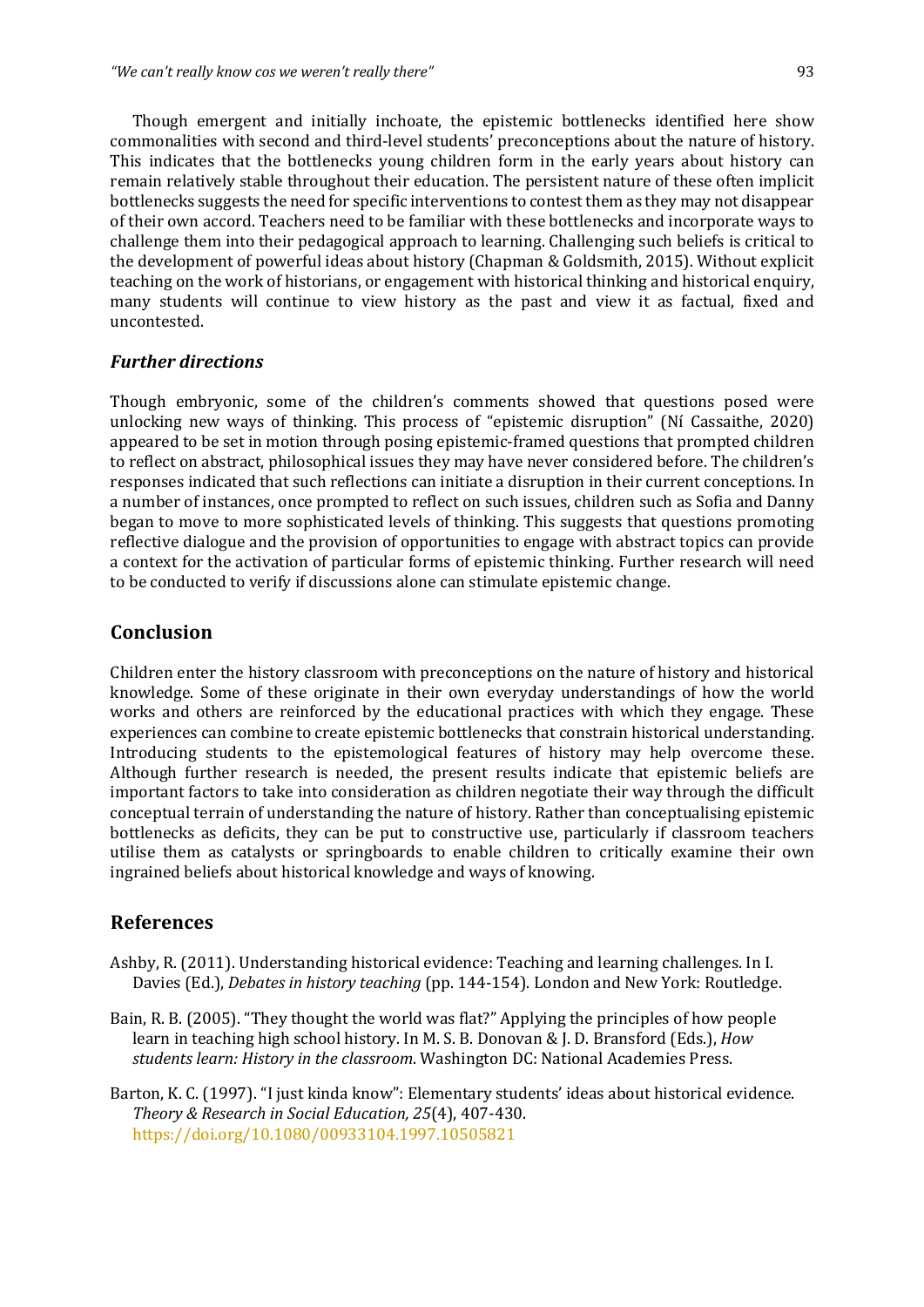- Barton, K. C. (2008). Research on students' ideas about history. In L S. Levstik, & C. Tyson (Eds.), *Handbook of research in social studies education* (pp. 239-251). New York: Routledge.
- Barton, K. C., & Levstik, L. S. (2004). *Teaching history for the common good*. Lawrence Erlbaum Associates. https://doi.org/10.4324/9781410610508
- Bransford, J., Brown, A. L., & Cocking, R. R. (Eds.). (1999). *How people learn: Brain, mind,* experience, and school. Washington, D.C.: The National Academies Press. https://doi.org/10.17226/9853
- Braun, V., & Clarke, V. (2006). Using thematic analysis in psychology. Qualitative Research in Psychology, 3(2), 77-101. https://doi.org/10.1191/1478088706qp063oa
- Braun, V., & Clarke, V. (2013). *Successful qualitative research: A practical quide for beginners.* London, UK: SAGE.
- Braun, V., Clarke, V. (2019). Reflecting on reflexive thematic analysis. *Qual. Res. Sport Exerc. Health, 11*(4), 589–597. https://doi.org/10.1080/2159676X.2019.1628806
- Burr, J. E., & Hofer, B. K. (2002). Personal epistemology and theory of mind: Deciphering young children's beliefs about knowledge and knowing. *New Ideas in Psychology, 20*(2-3), 199–224. https://doi.org/10.1016/S0732-118X(02)00010-7
- Chapman, A. (2011). Understanding historical knowing: Evidence and accounts. In L. Perikleous & D. Shemilt (Eds.), *The future of the past: Why history education matters* (pp. 170–214). Nicosia: AHDR.
- Chapman, A, & Goldsmith, E.  $(2015)$ . "Dialogue between the source and the historian's view occurs": Mapping change in student thinking about historical accounts in expert and peer online discussion. In A. Chapman & A. Wilschut. (Eds.), *Joined-up history: New directions in history education research* (pp. 183-211). Charlotte, NC: Information Age Publishing.
- Cooper, H. (1995). *History in the early years*. London: Routledge.
- Counsell, C. (2018). Taking curriculum seriously. *Impact. 4, 6-9*. Available online: https://my.chartered.college/impact\_article/taking-curriculum-seriously/
- Devine R.T. (2016) Theory of Mind. In: Zeigler-Hill V., Shackelford T. (Eds) *Encyclopedia of Personality and Individual Differences*. Springer, Cham. https://doi.org/10.1007/978-3-319-28099-8\_560-1
- Donovan, S. M., Bransford, J. D., & Pellegrino, J. W. (1999). *How people learn: Bridging, research* and practice. Washington, DC.: National Academies Press. https://doi.org/10.17226/9457
- Fallon, (2006). *History Quest 4*. Dublin: C.J. Fallon.
- Fallon, (2012). *History Quest 3*. Dublin: C.J. Fallon.
- Foster, S., Ashby, R., & Lee, P. (2008). *Usable Historical Pasts: A study of students' frameworks of the past.* (ESRC End of Award Report). Swindon: Economic and Social Research Council.
- Hofer, B. K. (2016). Epistemic cognition as a psychological construct: Advancements and challenges. In J. A. Greene, W. Sandoval, & I. Bråten (Eds.), *Handbook of epistemic cognition.* London: Routledge.
- Iordanou, K. (2017). From Theory of Mind to Epistemic Cognition. A Lifespan Perspective. *Frontline Learning Research*, 4(5), 106-119. https://doi.org/10.14786/flr.v4i5.252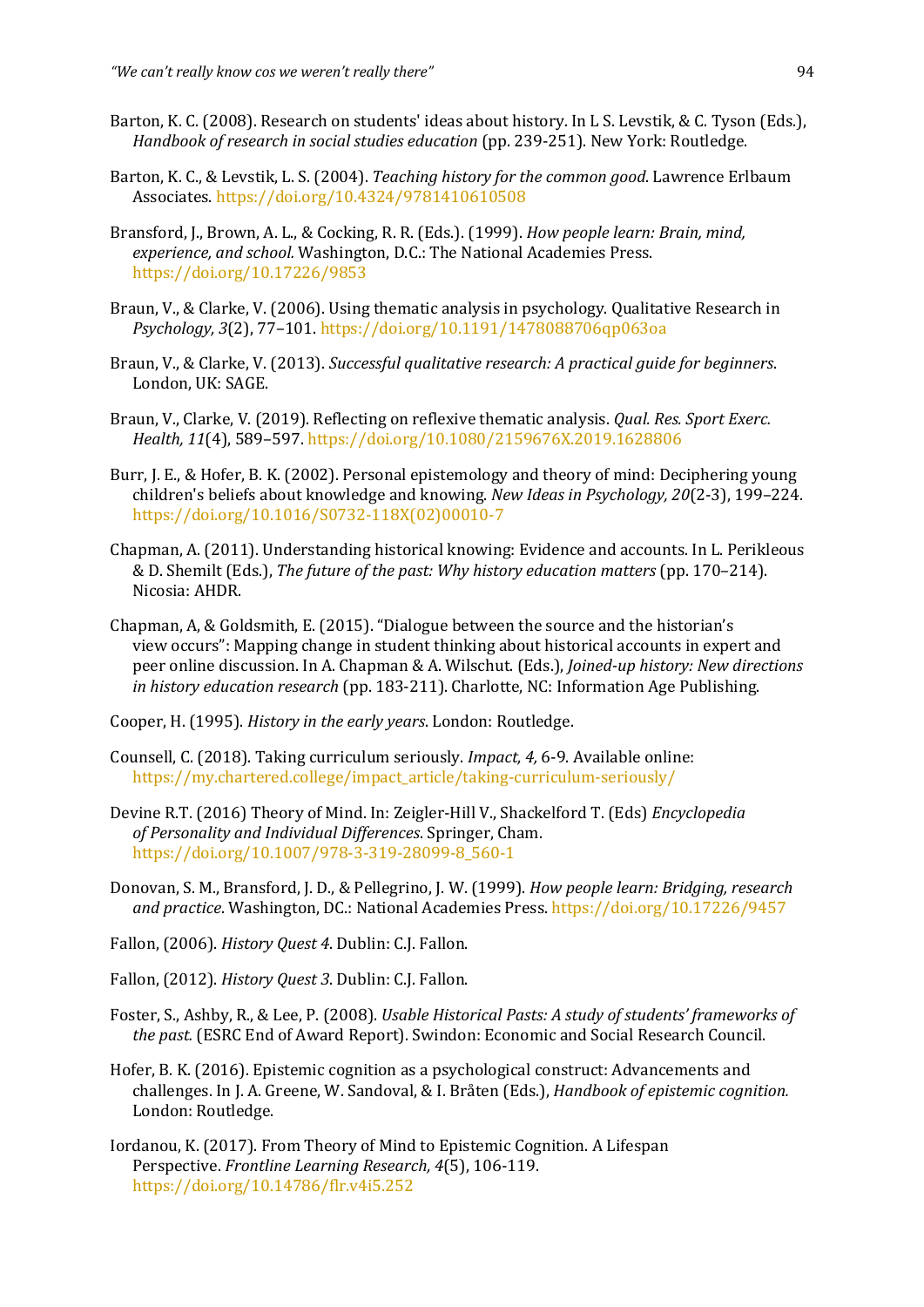- Kuhn, D., Cheney, R., & Weinstock, M. (2000). The development of epistemological understanding. *Cognitive Development,* 15, 309–328. https://doi.org/10.1016/S0885-2014(00)00030-7
- Kuhn, D., & Weinstock, M. (2002). What is epistemological thinking and why does it matter? In B. K. Hofer & P. R. Pintrich (Eds.). *Personal epistemology: The psychology of beliefs about knowledge and knowing* (p. 121–144). Lawrence Erlbaum Associates Publishers.
- Kyriakopoulou, N., & Vosniadou, S. (2020). Theory of mind, personal epistemology, and science learning: Exploring common conceptual components. *Frontiers in Psychology, 11*. https://doi.org/10.3389/fpsyg.2020.01140
- Lee, P. J. (1991). Historical knowledge and the national curriculum. In R. Aldrich (Ed.), *History in the national curriculum* (pp. 39–65). London: Kogan Page.
- Lee, P. J. (2005). Putting principles into practice: Understanding history. In M. S. B. Donovan & J. D. Bransford (Eds.), How students learn: History in the classroom. Washington DC: National Academies Press.
- Lee, P. J., & Ashby, R. (2000). Progression in historical understanding among students ages 7-14. In P. N. Stearns, P. Seixas, & S. Wineburg (Eds.), *Knowing, teaching, and learning history: National and international perspectives* (pp. 199–222). New York: New York University Press.
- Lee, P. J., & Shemilt, D. (2004). "I just wish we could go back in the past and find out what really happened": Progression in understanding about historical accounts. *Teaching History, 117*, 25–31. https://www.jstor.org/stable/43259120
- Limón, M. (2002). Conceptual change in history. In M. Limon & L. Mason (Eds.), *Reconsidering conceptual change: Issues in theory and practice* (pp. 259–289). Kluwer Academic Publishers. https://doi.org/10.1007/0-306-47637-1\_14
- Low-Beer, A. (1997). *The Council of Europe and school history*. Strasbourg: The Council of Europe.
- Lowenthal, D. (1998). *The heritage crusade and the spoils of history.* Cambridge: Cambridge University Press.
- Maggioni, L., VanSledright, B. A., & Alexander, P. A. (2009). Walking on the borders: A measure of epistemic cognition in history. The Journal of Experimental Education, 77(3), 187-214. https://doi.org/10.3200/JEXE.77.3.187-214
- Middendorf, J., & Pace, D. (2004). Decoding the disciplines: A model for helping students learn disciplinary ways of thinking. *New Directions for Teaching and Learning*, 98, 1–12. https://doi.org/10.1002/tl.142
- Miguel-Revilla, D., Carril-Merino, T., & Sánchez-Agustí, M. (2020). An examination of epistemic beliefs about history in initial teacher training: a comparative analysis between primary and secondary education prospective teachers. The *Journal of Experimental Education*. https://doi.org/10.1080/00220973.2020.1718059
- Monte-Sano, C., & Reisman, A. (2015). Studying historical understanding. In L. Corno & E. Anderman (Eds.), *Handbook of educational psychology*. Routledge Handbooks Online. https://doi.org/10.4324/9781315688244.ch21
- Moschner, B., Anschuetz, A., Wernke, S., & Wagener, U. (2008). Measurement of epistemological beliefs and learning strategies of elementary school children. In M.S. Khine. (Ed.). Knowing, knowledge and beliefs: Epistemological studies across diverse cultures (pp. 113-133). Dordrecht: Springer Netherlands. https://doi.org/10.1007/978-1-4020-6596-5\_5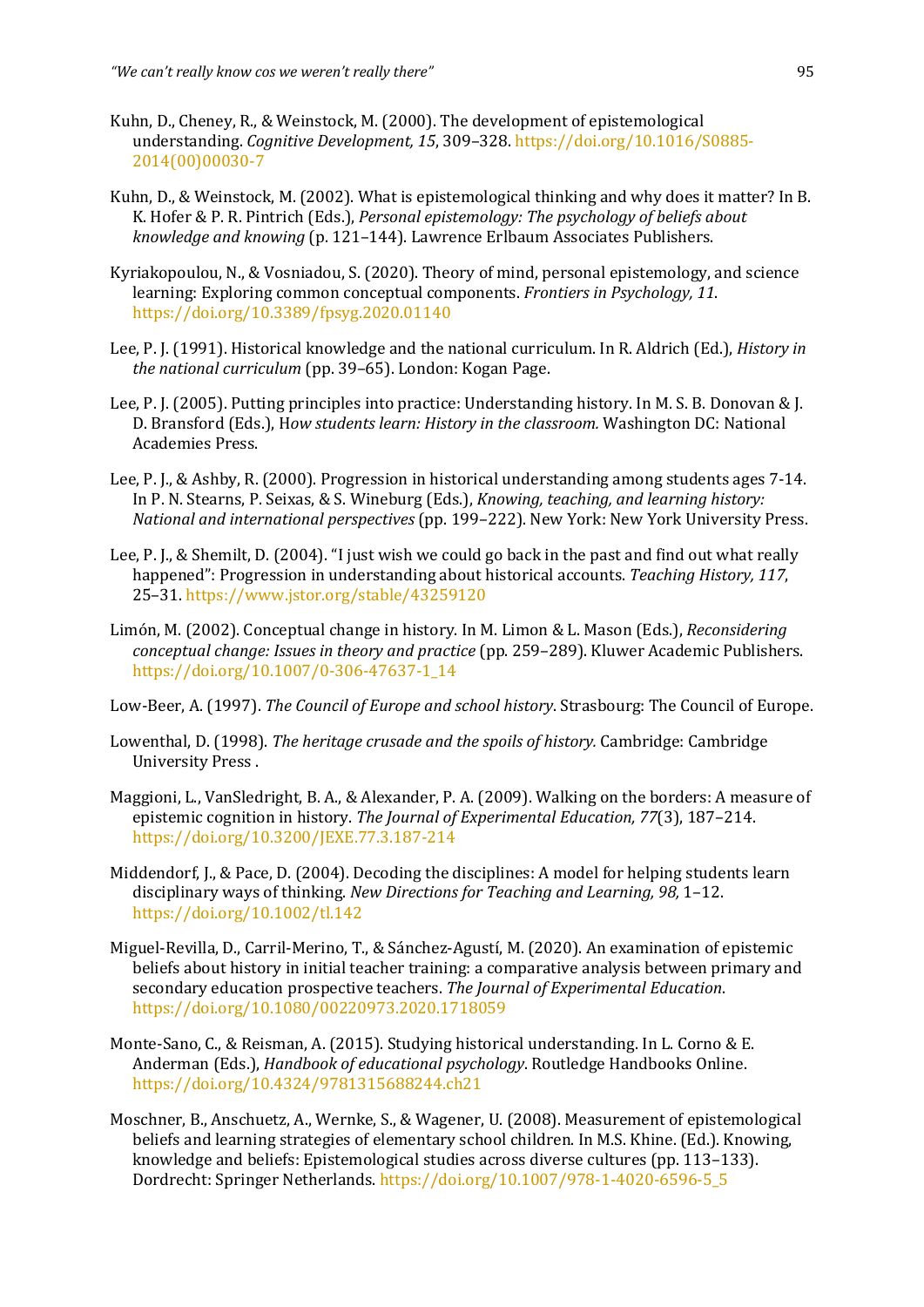- National Council for Curriculum and Assessment (NCCA). (1999). *Primary history curriculum*. Dublin: NCCA.
- National Council for Curriculum and Assessment (NCCA). (2008a). Primary Curriculum Review, *Phase 1: Final Report with Recommendations*. Dublin. National Council for Curriculum and Assessment.
- National Council for Curriculum and Assessment (NCCA). (2008b). *Primary Curriculum Review*, *Phase 2: Final Report with Recommendations*. Dublin. National Council for Curriculum and Assessment.
- Ní Cassaithe, C. (2020) "Which is the truth? It's actually both of them": a design-based teaching experiment using learning trajectories to enhance Irish primary children's epistemic beliefs *about history.* PhD thesis, Dublin City University.
- Nokes, J. D. (2014). Elementary students' roles and epistemic stances during document-based history lessons. Theory & Research in Social Education, 42(3), 375-413. https://doi.org/10.1080/00933104.2014.937546
- Stoel G., A. Logtenberg, B. Wansink, T. Huijgen, C. van Boxtel, and J. van Drie. (2017). Measuring epistemological beliefs in history education: An exploration of naïve and nuanced beliefs. *International Journal of Educational Research 83*, 120–134. https://doi.org/10.1016/j.ijer.2017.03.003
- Perry, W. G. (1970). *Forms of intellectual and ethical development in the college years: A scheme.* New York: Holt, Rinehart and Winston.
- VanSledright, B., & Maggioni, L. (2016). Epistemic cognition in history. In J. A. Greene, W. A. Sandoval, & I. Bråten (Eds.), *Handbook of epistemic cognition* (pp. 128–146). New York: Routledge. https://doi.org/10.4324/9781315795225
- VanSledright, B. (2002). Fifth graders investigating history in the classroom: Results from a researcher-practitioner design experiment. *Elementary School, 102, 131-160*. https://doi.org/10.1086/499720
- VanSledright, B. (2010). The challenge of rethinking history education: on practices, theories, and policy. New York: Routledge.
- VanSledright, B. (2014). Assessing historical thinking and understanding: Innovative designs for new standards (1st ed.). New York: Routledge.
- Waldron, F. (2003). Irish primary children's perceptions of history. *Irish Educational Studies, 22*(2), 63–89. https://doi.org/10.1080/0332331030220209
- Waldron, F. (2005). A nation's schoolbooks wield a great power: How the Romans are depicted in Irish history textbooks. In C. Morgan (Ed.), *Inter- and intracultural differences in European* history textbooks (pp. 257-290). Bern: Peter Lang.
- Waldron, F., Pike, S., Greenwood, R., Murphy, C. M., O'Connor, G., Dolan, A., & Kerr, K. (2009). *Becoming a teacher: Primary student teachers as learners and teachers of history, geography* and science. Armagh, Northern Ireland: The Centre for Cross Border Studies.
- Wansink, B., Akkerman, S., Zuiker, I., & Wubbels, T. (2018). Where does teaching multiperspectivity in history education begin and end? An analysis of the uses of temporality. *Theory & Research in Social Education, 46*(4), 495-527. https://doi.org/10.1080/00933104.2018.1480439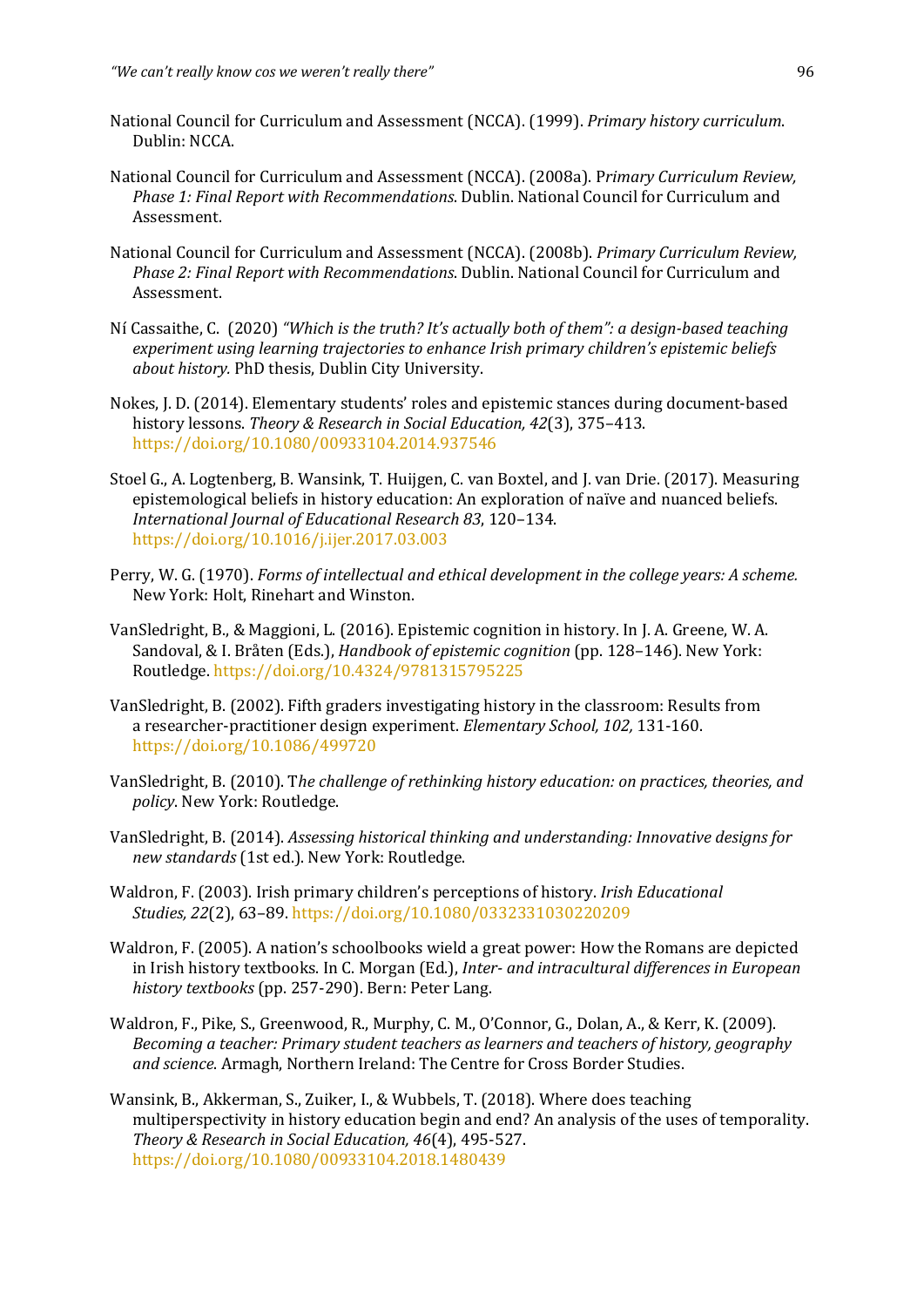- Wellman, H. M., Fang, F. and Peterson, C. C. (2011). Sequential progressions in a theory of mind scale: Longitudinal perspectives. *Child Development*, 82, 780-792. https://doi.org/10.1111/j.1467-8624.2011.01583.x
- Wineburg, S. (2001). *Historical thinking and other unnatural acts: Charting the future of teaching the past*. Philadelphia, PA: Temple University Press.

## **About the Authors**

**Caitríona Ní Cassaithe** (PhD) is an Assistant Professor in History Education at the Institute of Education, Dublin City University, Ireland. She was awarded the prestigious Michael Jordan Fellowship in 2016 and her PhD research focused on designing interventions to challenge students' 'epistemic bottlenecks' about history. Her other research interests include: the learning and teaching of history at primary and post-primary level, place-based education, digital technologies in teaching history (VR and AR), controversial / contested issues in primary history and disciplinary literacy in history. Caitríona is a committee member of the Centre for Human Rights and Citizenship Education (CHRCE), DCU. She is also on the executive committee of the History Educators International Research Network (HEIRNET) and is a co-lead on the Irish COVID-19 Oral History Project. She is also a co-director for Public History Weekly.

Email: caitriona.nicassaithe@dcu.ie ORCID: 0000-0002-4772-1994

**Professor Fionnuala Waldron** is Cregan Professor of Education and Professor Emerita at Dublin City University, Institute of Education. Formerly a primary teacher, she has worked in teacher education since the late 1990s. Her areas of interest include history education and global citizenship education, with a special focus on human rights education and climate change education. Recent publications include: Kavanagh, A.M., Waldron, F. & Mallon, B. (Eds.) (2021). Teaching for social justice and sustainable development across the primary curriculum. Abingdon: Routledge.

ORCID: 0000-0002-3508-625X 

**Dr Thérèse Dooley** is recently retired from her position as Associate Professor at DCU Institute of Education where she taught and researched in the area of Mathematics Education. She was one of the lead authors of a desktop review of research on mathematics education at early-childhood level and, in the context of the redevelopment of the primary mathematics curriculum in Ireland, authored an addendum to the review. Passionate about all learners' development of powerful mathematical thinking, she continues to work, research and publish in the area, and is currently part of a team conducting a systematic review of research in literacy and numeracy for Early Years, primary and post-primary learners.

ORCID: 0000-0002-5671-4075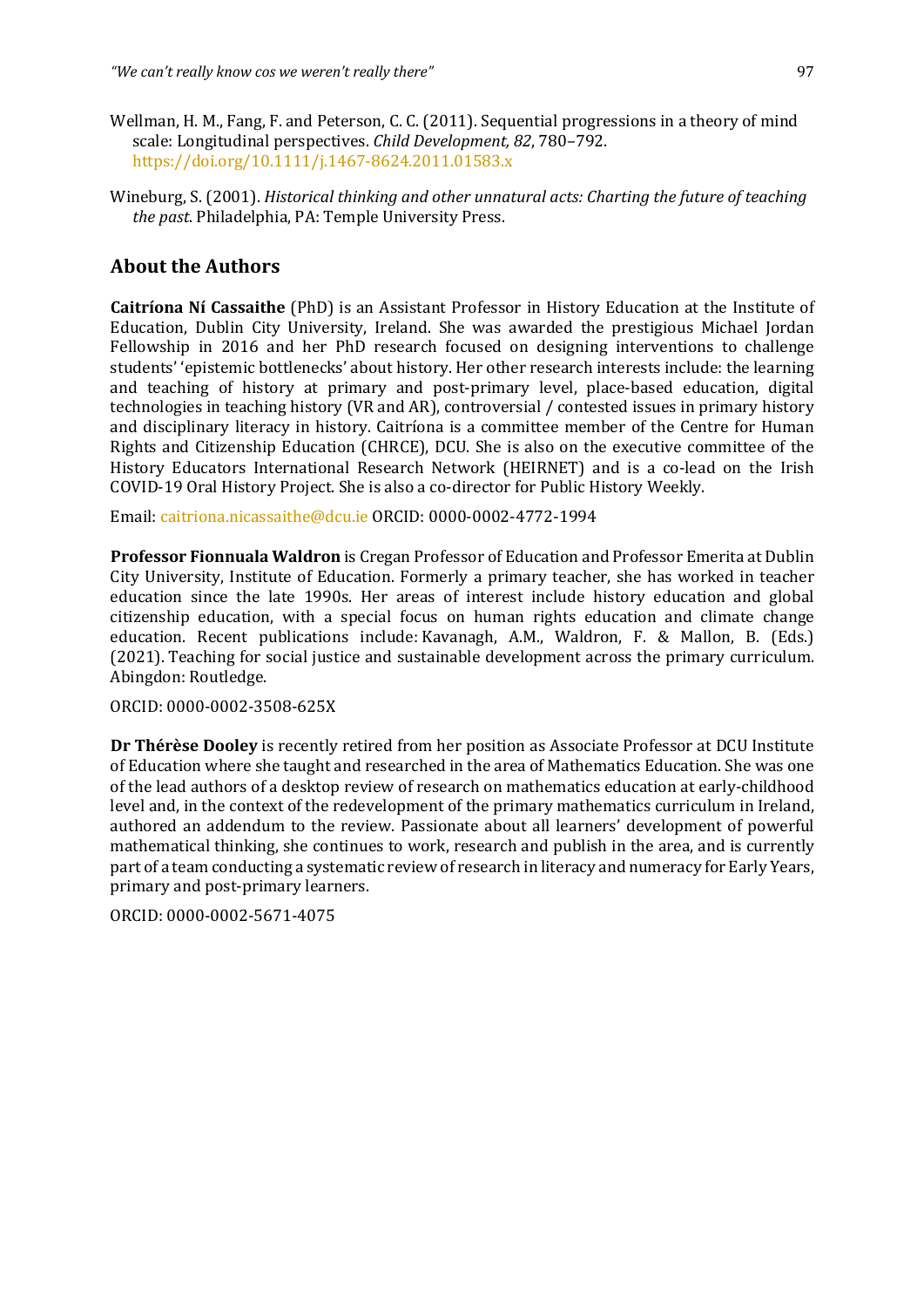## **Appendix A: Semi Structured Interview Questions**

*(bulleted questions were used if the child had difficulties with the initial question)* 

- 1. What is history?
	- If an alien was to land here, how would you explain to him or her what history is?
- 2. Where does historical knowledge come from?
	- How do people in the present find out about how things were in the past?
	- How do we know about what happened in the past?
- 3. Do you think we know everything there is to know about the past?
- 4. What does a historian do?
	- If you were to watch a historian at work what might you see them doing?
- 5. If two people witnessed the same event, would it be possible for them to give different accounts of what happened?
	- Why?
	- Why not?
	- If yes, how would you know which one to believe?
- 6. What about a historical event?
	- Could there be different accounts of what happened?
	- If yes, how would you know which one to believe?
- 7. What are the best ways to learn history?
- 8. During a history lesson, what do you typically do?
- 9. Are you good at history?
	- Why do you think this?
	- Why do you not think this?
- 10. How would you describe someone who is good at history?
- 11. Do you like school history? Why/Why not?
- 12. Have you ever learned about history outside of school?
- 13. Why do you think we study history in school?
	- Do you think is it important to study history in school?

Those are all the questions I have for you. Do you have any questions for me?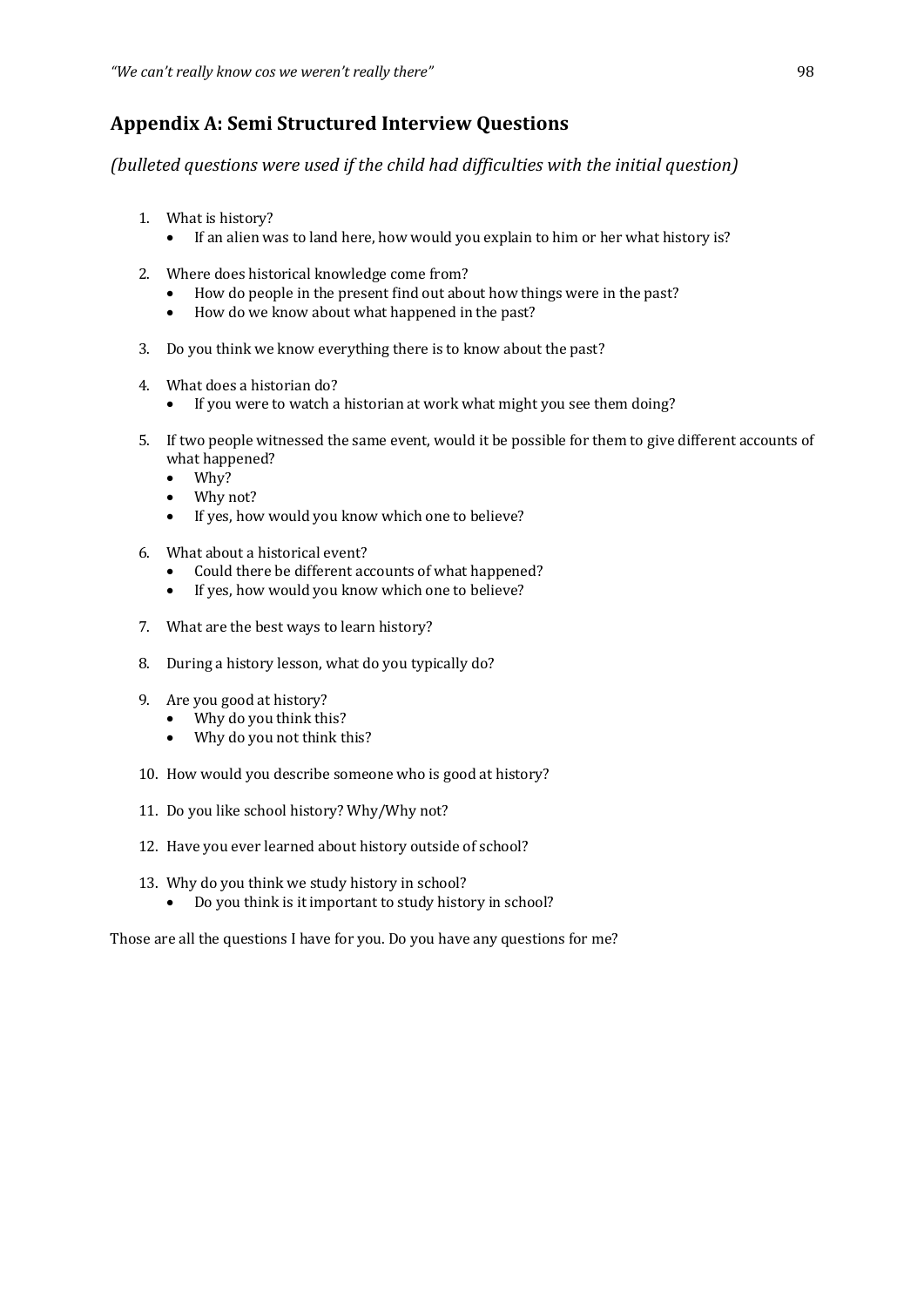## Appendix B: Excerpt from Sofia's interview (3a)

| Interviewer:<br>Sofia: | Sofia can you explain to me, what is history?<br>History is everything that happened in the past. Even this I'm saying now is history. History<br>is emmm myths that are not real and are from the past like Tir na nÓg - you know when<br>you weren't allowed to put your foot back on the ground in Ireland? You know your man<br>who was gone for a few years and then he came back and he put his foot on the ground and<br>he became old? That's a myth.                                                                                                                                                                                                                       |
|------------------------|-------------------------------------------------------------------------------------------------------------------------------------------------------------------------------------------------------------------------------------------------------------------------------------------------------------------------------------------------------------------------------------------------------------------------------------------------------------------------------------------------------------------------------------------------------------------------------------------------------------------------------------------------------------------------------------|
| Interviewer:<br>Sofia: | So history is myths that are not real?<br>Well some of the myths could be real like the Giant's Causeway, well it is real - the Giant's<br>Causeway.                                                                                                                                                                                                                                                                                                                                                                                                                                                                                                                                |
| Interviewer:<br>Sofia: | Right, so how do we know what is real in history?<br>Some of it could be true and some of it couldn't be true but you'd never know because<br>you've never seen what actually happened because you weren't born when it happened.<br>You only know if you are there.                                                                                                                                                                                                                                                                                                                                                                                                                |
| Interviewer:<br>Sofia: | So can you only really know history if you were there when it happened?<br>Well you could know by books as well.                                                                                                                                                                                                                                                                                                                                                                                                                                                                                                                                                                    |
| Interviewer:<br>Sofia: | And were the people who wrote the books there then?<br>(shrugs shoulders) Maybe? I don't know.                                                                                                                                                                                                                                                                                                                                                                                                                                                                                                                                                                                      |
| Interviewer:<br>Sofia: | So where do you think the people who write the books get their information from?<br>They get it from the past                                                                                                                                                                                                                                                                                                                                                                                                                                                                                                                                                                       |
| Interviewer:<br>Sofia: | So they ring up the past and say tell me what was happening?<br>(Laughs) Hang on, let me think  emmm  no, it probably comes from the<br>past when it was written first and they probably made the history book and put it in there.<br>People that are from the past probably writ it and then people who write the new books<br>get it from that. So somebody who was there writes it down but they could they could still<br>be alive you never know, and then they would write the book themselves or they could tell<br>the story to their family.                                                                                                                              |
| Interviewer:<br>Sofia: | What if we wanted to find out something from the ancient past, like really far back?<br>You can go to a castle or some sort, and you might meet one, like, a Viking, or<br>if there's no Vikings left alive you can find someone who was related to them and related<br>to them and related to them and then the person that still alive now, they were his cousin<br>sort of and they passed the story down. It's  it's making sense to me now that I am<br>thinking about it, so somebody who was there writes it down but they could they could<br>still be alive you never know, and then they would write the book themselves or they could<br>tell the story to their family. |
| Interviewer:           | Ok, it's making sense to you now is it? So how else can we find out about<br>things in the past?                                                                                                                                                                                                                                                                                                                                                                                                                                                                                                                                                                                    |
| Sofia:                 | Emmm  We could meet a historian? We could go to the Viking Castle and<br>get all the broken things like in the 1916 Rising. You could get the photographs like of<br>Joseph Plunkett then you'd know what was real. Or old people who lived back then, talk to<br>them, they'd tell this us what happened.                                                                                                                                                                                                                                                                                                                                                                          |
| Interviewer:<br>Sofia: | Ok, so let's say we have two of those people and they witnessed the same<br>event would it be possible for them to give different versions of what happened?<br>Course, but one would be lying                                                                                                                                                                                                                                                                                                                                                                                                                                                                                      |
| Interviewer:<br>Sofia: | Let's say no one was lying. Could they still have different versions?<br>Emmmm, yeah. I think so.                                                                                                                                                                                                                                                                                                                                                                                                                                                                                                                                                                                   |